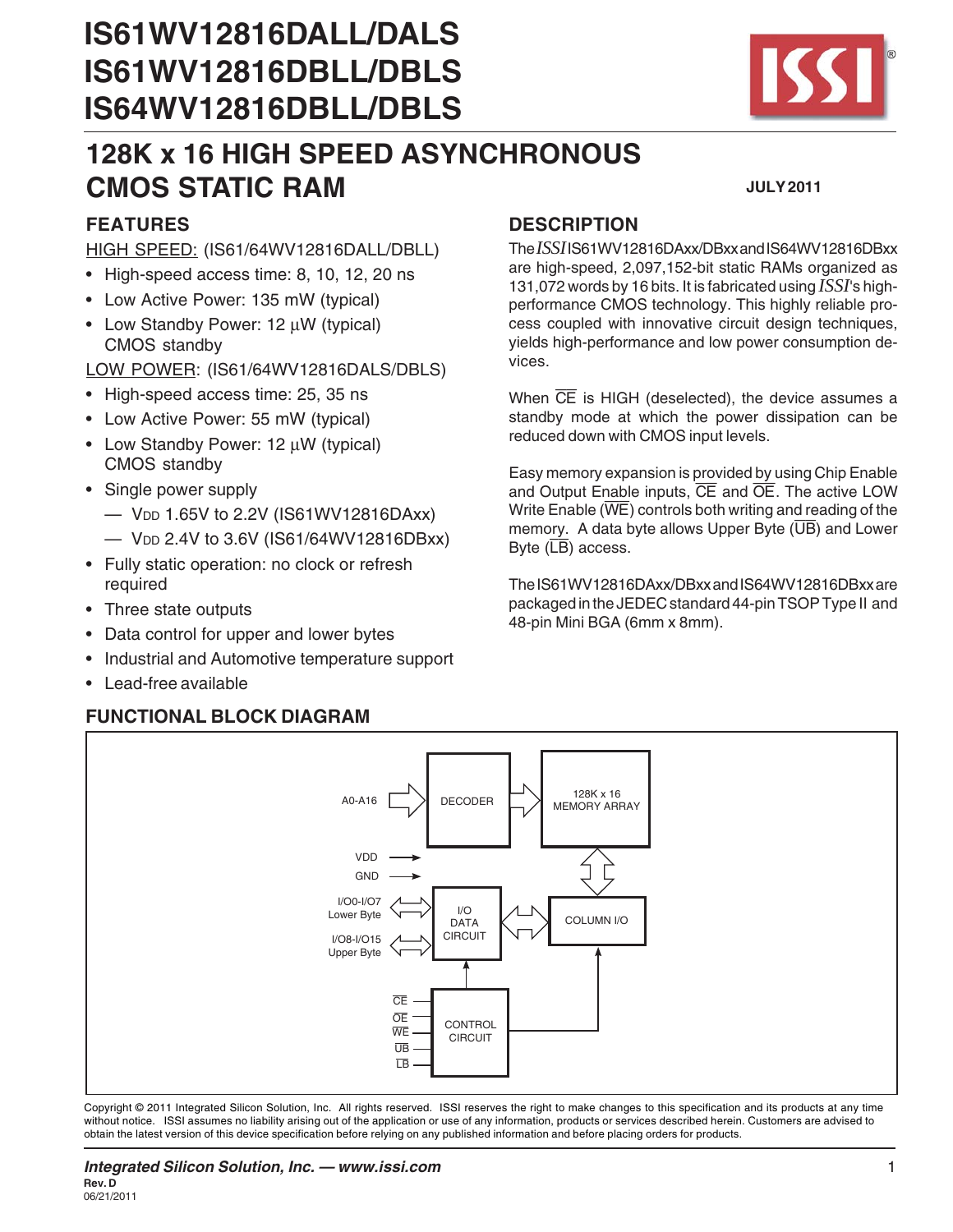# **IS61WV12816DALL/DALS, IS61WV12816DBLL/DBLS, IS64WV12816DBLL/DBLS**



#### **TRUTH TABLE**

|                 |    |   |   |                                   |    |             | I/O PIN         |                               |
|-----------------|----|---|---|-----------------------------------|----|-------------|-----------------|-------------------------------|
| <b>Mode</b>     | WE | Œ | Œ | $\overline{\mathsf{L}}\mathsf{B}$ | UB | $I/OO-I/O7$ | $I/O8-I/O15$    | <b>V<sub>DD</sub></b> Current |
| Not Selected    | Χ  | H | X | X                                 | X  | High-Z      | High-Z          | IsB1, IsB2                    |
| Output Disabled | Н  |   | н | Х                                 | Х  | High-Z      | High-Z          | $_{\text{loc}}$               |
|                 | X  |   | X | Η                                 | Η  | High-Z      | High-Z          |                               |
| Read            | H  |   |   |                                   | Н  | Dout        | High-Z          | $_{\text{loc}}$               |
|                 | Н  |   |   | Η                                 |    | High-Z      | Dout            |                               |
|                 | Н  |   |   |                                   |    | Dout        | Dout            |                               |
| Write           |    |   | x |                                   | Η  | DIN         | High-Z          | $_{\text{loc}}$               |
|                 |    |   | X | Н                                 |    | High-Z      | D <sub>IN</sub> |                               |
|                 |    |   | x |                                   |    | DIN         | DIN             |                               |

## **44-Pin TSOP (Type II) (T) PIN DESCRIPTIONS PIN CONFIGURATION**

| A4             | 44             |
|----------------|----------------|
| 1              | A <sub>5</sub> |
| A3             | 43             |
| $\overline{c}$ | A <sub>6</sub> |
| A <sub>2</sub> | 42             |
| 3              | A7             |
| A1             | ŌE             |
| 4              | 41             |
| A0             | ŪB             |
| 5              | 40             |
| ĈΕ             | ιīΒ            |
| 6              | 39             |
| I/O0           | I/O15          |
| 7              | 38             |
| I/O1           | I/O14          |
| 8              | 37             |
| I/O2           | I/O13          |
| 9              | 36             |
| I/O3           | I/O12          |
| 10             | 35             |
| VDD            | GND            |
| 11             | 34             |
| GND            | VDD            |
| 12             | 33             |
| I/O4           | I/O11          |
| 13             | 32             |
| I/O5           | I/O10          |
| 14             | 31             |
| I/O6           | I/O9           |
| 15             | 30             |
| I/O7           | I/O8           |
| 16             | 29             |
| WE             | <b>NC</b>      |
| 17             | 28             |
| A16            | 27             |
| 18             | A <sub>8</sub> |
| A15            | 26             |
| 19             | A9             |
| A14            | 25             |
| 20             | A10            |
| A13            | A11            |
| 21             | 24             |
|                | <b>NC</b>      |
| A12<br>22      | 23             |

| A0-A16                   | <b>Address Inputs</b>           |
|--------------------------|---------------------------------|
| I/O0-I/O15               | Data Inputs/Outputs             |
| Œ                        | Chip Enable Input               |
| $\overline{OE}$          | Output Enable Input             |
| WF                       | Write Enable Input              |
| $\overline{\mathsf{IB}}$ | Lower-byte Control (I/O0-I/O7)  |
| $\overline{UB}$          | Upper-byte Control (I/O8-I/O15) |
| NC <sub>1</sub>          | No Connection                   |
| V <sub>DD</sub>          | Power                           |
| GND                      | Ground                          |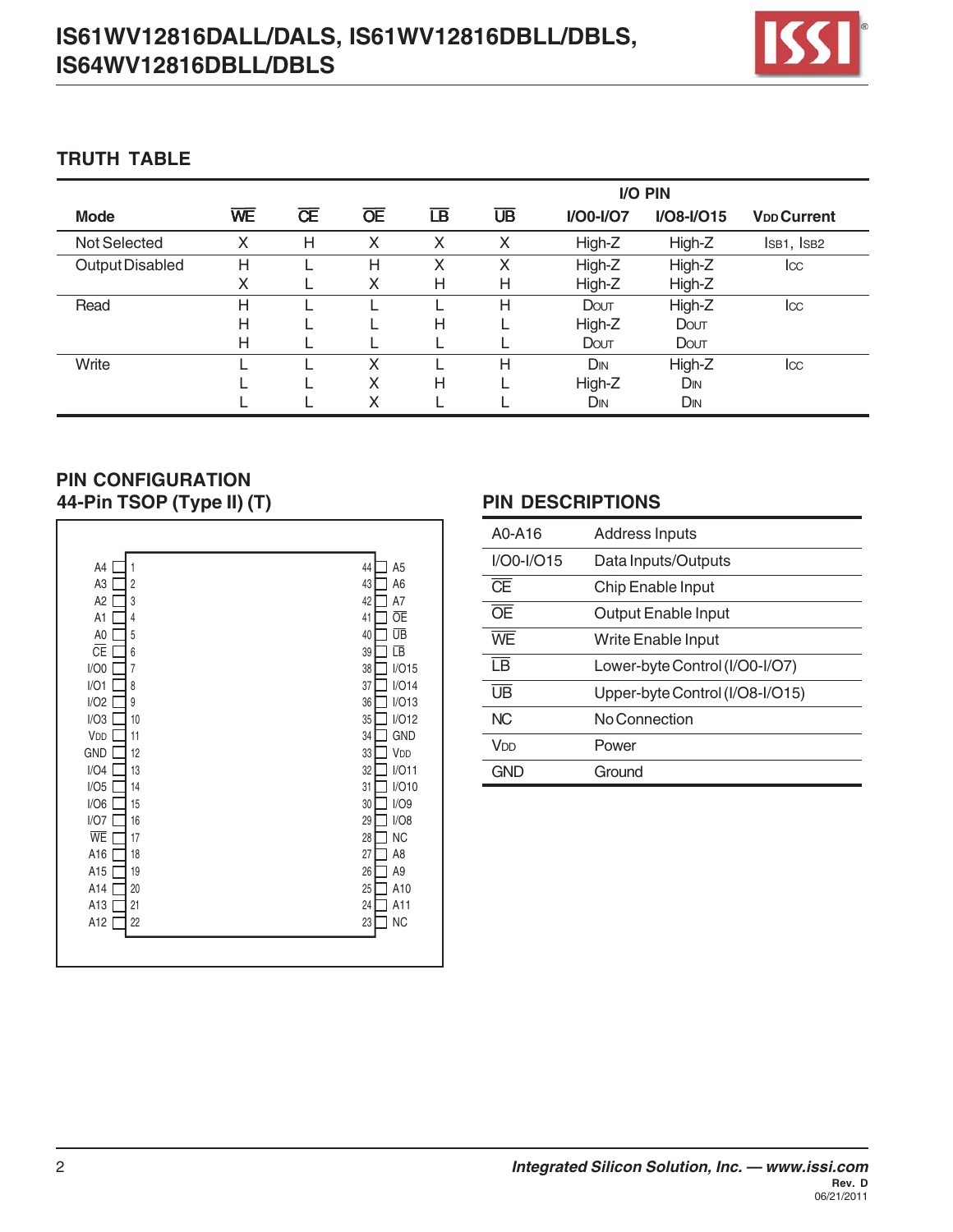# **IS61WV12816DALL/DALS, IS61WV12816DBLL/DBLS, IS64WV12816DBLL/DBLS**



#### **48-Pin mini BGA (B) PIN CONFIGURATION**



#### **PIN DESCRIPTIONS**

| A0-A16                   | Address Inputs                  |
|--------------------------|---------------------------------|
| $I/OO-I/O15$             | Data Inputs/Outputs             |
| $\overline{\text{CE}}$   | Chip Enable Input               |
| $\overline{OE}$          | Output Enable Input             |
| WF                       | <b>Write Enable Input</b>       |
| $\overline{\mathsf{IB}}$ | Lower-byte Control (I/O0-I/O7)  |
| $\overline{UB}$          | Upper-byte Control (I/O8-I/O15) |
| N <sub>C</sub>           | No Connection                   |
| V <sub>DD</sub>          | Power                           |
| <b>GND</b>               | Ground                          |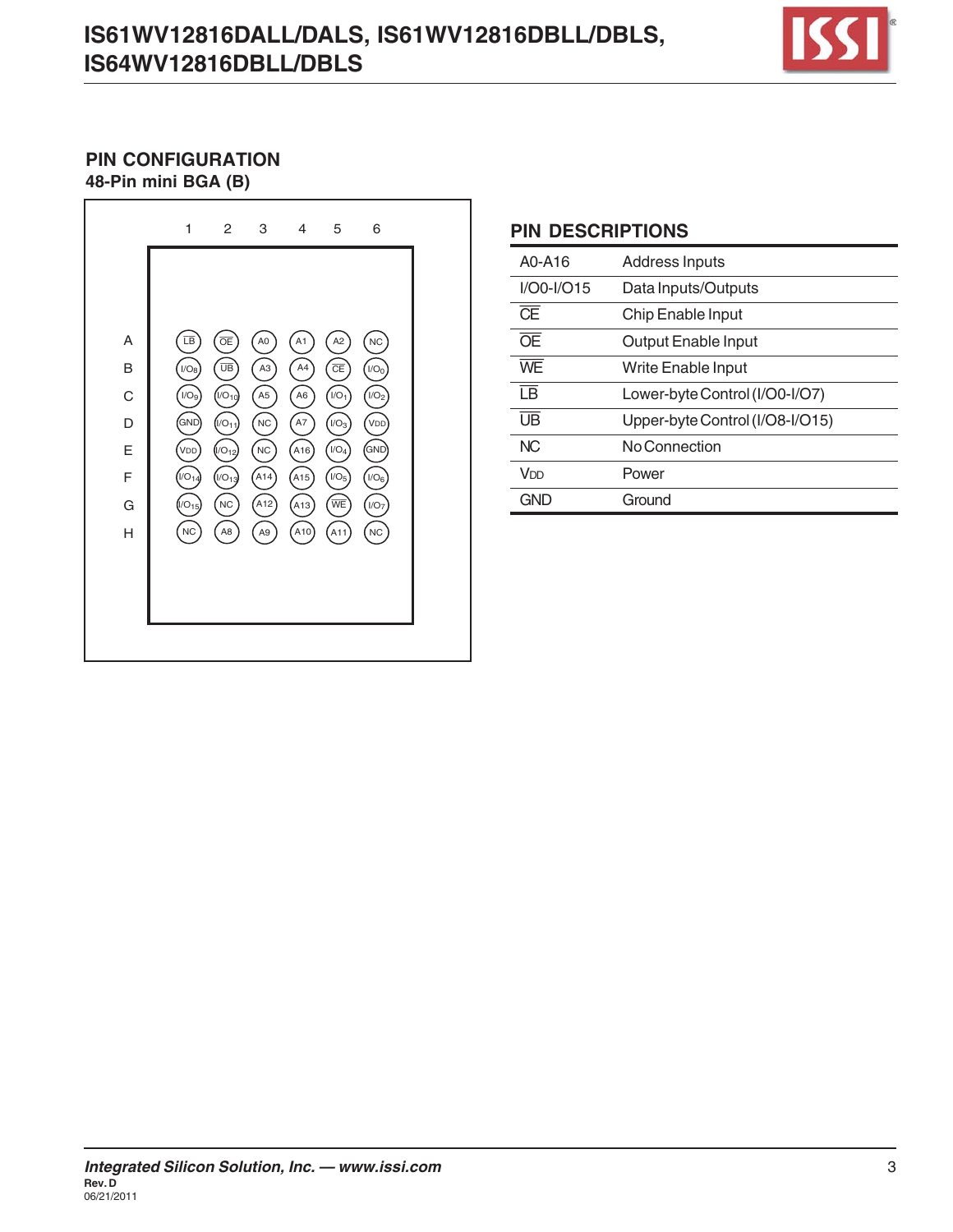

#### **DC ELECTRICAL CHARACTERISTICS** (Over Operating Range)

 $V_{DD} = 3.3V + 5%$ 

| Symbol                | <b>Parameter</b>        | <b>Test Conditions</b>                         | Min.   | Max.           | Unit |
|-----------------------|-------------------------|------------------------------------------------|--------|----------------|------|
| <b>VOH</b>            | Output HIGH Voltage     | $V_{DD} = Min.$ , $I_{OH} = -4.0$ mA           | 2.4    |                |      |
| VOL                   | Output LOW Voltage      | $V_{DD} = Min., IoL = 8.0 mA$                  |        | 0.4            |      |
| <b>V<sub>IH</sub></b> | Input HIGH Voltage      |                                                | 2      | $V_{DD}$ + 0.3 | V    |
| VIL                   | Input LOW Voltage $(1)$ |                                                | $-0.3$ | 0.8            |      |
| ĪЦ                    | Input Leakage           | $GND \leq V_{IN} \leq V_{DD}$                  | -1     |                | μA   |
| <b>ILO</b>            | Output Leakage          | $GND \leq V$ OUT $\leq VDD$ , Outputs Disabled | —1     |                | μA   |

**Note:**

1.  $V_{IL}$  (min.) = -0.3V DC;  $V_{IL}$  (min.) = -2.0V AC (pulse width < 10 ns). Not 100% tested.

VIH (max.) = VDD + 0.3V DC; VIH (max.) = VDD + 2.0V AC (pulse width < 10 ns). Not 100% tested.

#### **DC ELECTRICAL CHARACTERISTICS** (Over Operating Range)

 $V_{DD} = 2.4V - 3.6V$ 

| Symbol                | <b>Parameter</b>        | <b>Test Conditions</b>                         | Min.   | Max.           | Unit |
|-----------------------|-------------------------|------------------------------------------------|--------|----------------|------|
| <b>VOH</b>            | Output HIGH Voltage     | $V_{DD} = Min.$ , $I_{OH} = -1.0$ mA           | 1.8    |                | V    |
| VOL                   | Output LOW Voltage      | $V_{DD} = Min.$ , $IOL = 1.0 mA$               |        | 0.4            | V    |
| <b>V<sub>IH</sub></b> | Input HIGH Voltage      |                                                | 2.0    | $V_{DD}$ + 0.3 | V    |
| VIL                   | Input LOW Voltage $(1)$ |                                                | $-0.3$ | 0.8            | V    |
| Iц                    | Input Leakage           | $GND \leq V_{IN} \leq V_{DD}$                  | -1     |                | μA   |
| <b>ILO</b>            | Output Leakage          | $GND \leq V$ OUT $\leq V$ DD, Outputs Disabled | -1     |                | μA   |

**Note:**

1.  $V_{IL}$  (min.) = -0.3V DC;  $V_{IL}$  (min.) = -2.0V AC (pulse width < 10 ns). Not 100% tested.

VIH (max.) = VDD + 0.3V DC; VIH (max.) = VDD + 2.0V AC (pulse width < 10 ns). Not 100% tested.

#### **DC ELECTRICAL CHARACTERISTICS** (Over Operating Range)

#### $V_{DD} = 1.65V - 2.2V$

| Symbol                | <b>Parameter</b>    | <b>Test Conditions</b>                         | Vdd       | Min.   | Max.           | Unit |
|-----------------------|---------------------|------------------------------------------------|-----------|--------|----------------|------|
| <b>VOH</b>            | Output HIGH Voltage | $I$ OH = $-0.1$ MA                             | 1.65-2.2V | 1.4    |                | v    |
| VOL                   | Output LOW Voltage  | $IOL = 0.1 mA$                                 | 1.65-2.2V |        | 0.2            | V    |
| <b>V<sub>IH</sub></b> | Input HIGH Voltage  |                                                | 1.65-2.2V | 1.4    | $V_{DD}$ + 0.2 | v    |
| VIL <sup>(1)</sup>    | Input LOW Voltage   |                                                | 1.65-2.2V | $-0.2$ | 0.4            | V    |
| ĪЦ                    | Input Leakage       | $GND \leq V_{IN} \leq V_{DD}$                  |           | $-1$   |                | μA   |
| <b>ILO</b>            | Output Leakage      | $GND \leq V$ OUT $\leq VDD$ , Outputs Disabled |           | $-$    |                | μA   |

#### **Note:**

1.  $V_{IL}$  (min.) = -0.3V DC;  $V_{IL}$  (min.) = -2.0V AC (pulse width < 10 ns). Not 100% tested.

VIH (max.) = VDD + 0.3V DC; VIH (max.) = VDD + 2.0V AC (pulse width < 10 ns). Not 100% tested.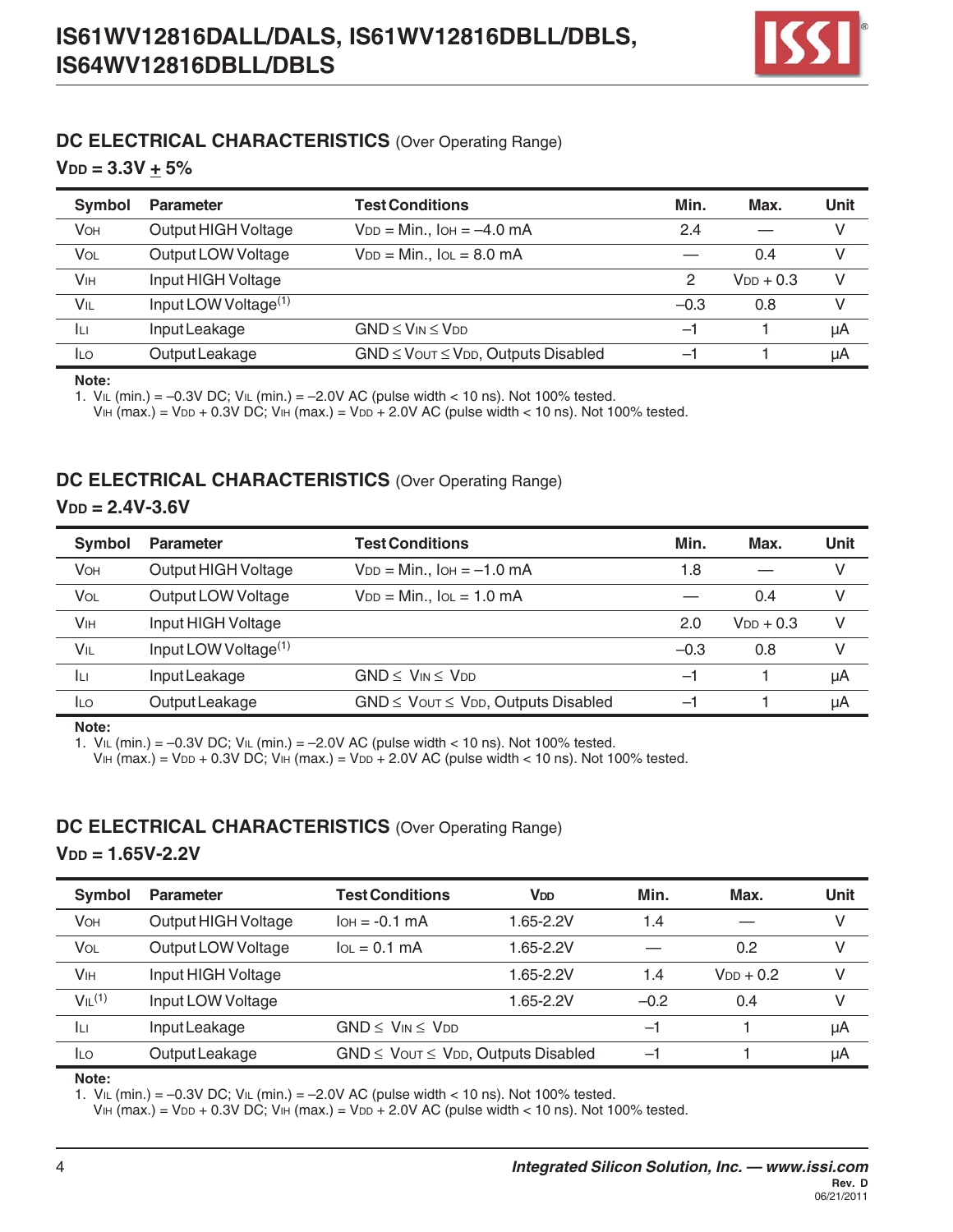

## **AC TEST CONDITIONS**

| Parameter                                             | <b>Unit</b><br>$(2.4V - 3.6V)$      | <b>Unit</b><br>$(3.3V + 5%)$ | <b>Unit</b><br>$(1.65V - 2.2V)$     |  |
|-------------------------------------------------------|-------------------------------------|------------------------------|-------------------------------------|--|
| Input Pulse Level                                     | $0.4V$ to $V$ <sub>DD</sub> $-0.3V$ | $0.4V$ to $VDD - 0.3V$       | $0.4V$ to $V$ <sub>DD</sub> $-0.3V$ |  |
| Input Rise and Fall Times                             | 1 V/ns                              | 1 V/ns                       | 1 V/ns                              |  |
| Input and Output Timing<br>and Reference Level (VRef) | VDD/2                               | $VDD + 0.05$<br>2            | 0.9V                                |  |
| Output Load                                           | See Figures 1 and 2                 | See Figures 1 and 2          | See Figures 1 and 2                 |  |
| $R1(\Omega)$                                          | 1909                                | 317                          | 13500                               |  |
| $R2(\Omega)$                                          | 1105                                | 351                          | 10800                               |  |
| VTM(V)                                                | 3.0V                                | 3.3V                         | 1.8V                                |  |

# **AC TEST LOADS**



**Figure 1.**

**Figure 2.**

5 pF Including jig and scope

OUTPUT<sub>O</sub>

VTM

R1

R2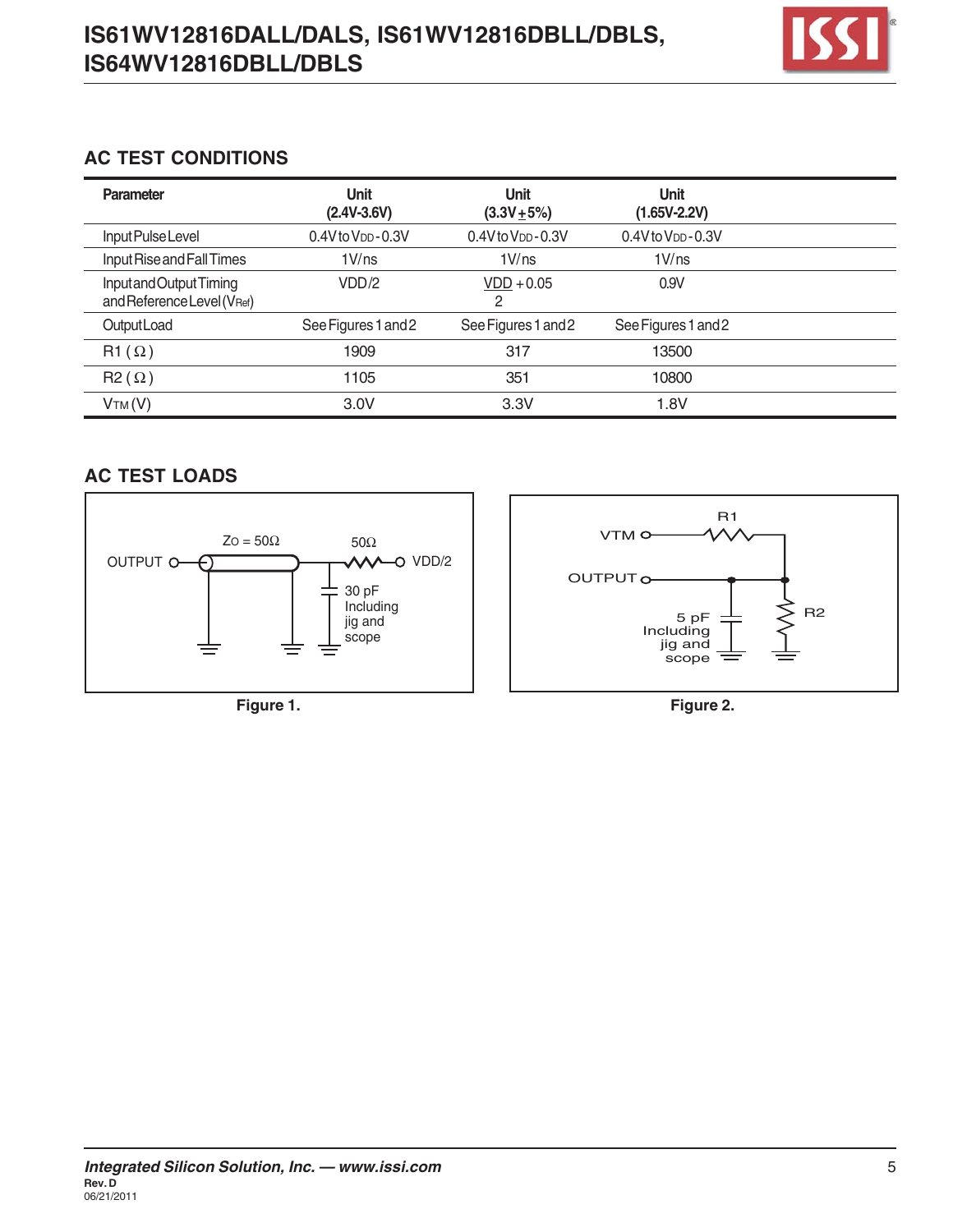

#### **ABSOLUTE MAXIMUM RATINGS(1)**

| <b>Symbol</b> | <b>Parameter</b>                     | Value                    | Unit |  |
|---------------|--------------------------------------|--------------------------|------|--|
| <b>VTERM</b>  | Terminal Voltage with Respect to GND | $-0.5$ to $V_{DD} + 0.5$ |      |  |
| Vdd           | <b>V<sub>DD</sub></b> Relates to GND | $-0.3$ to 4.0            |      |  |
| Tsta          | Storage Temperature                  | $-65$ to $+150$          | ℃    |  |
|               | Power Dissipation                    | 1.0                      | w    |  |

**Notes:**

1. Stress greater than those listed under ABSOLUTE MAXIMUM RATINGS may cause permanent damage to the device. This is a stress rating only and functional operation of the device at these or any other conditions above those indicated in the operational sections of this specification is not implied. Exposure to absolute maximum rating conditions for extended periods may affect reliability.

#### **CAPACITANCE(1,2)**

| Symbol | <b>Parameter</b>         | <b>Conditions</b>     | Max. | Unit |  |
|--------|--------------------------|-----------------------|------|------|--|
| Cın    | Input Capacitance        | $V_{IN} = 0V$         |      | рF   |  |
| Cı⁄o   | Input/Output Capacitance | $V_{\text{OUT}} = 0V$ |      | рF   |  |

**Notes:**

1. Tested initially and after any design or process changes that may affect these parameters.

2. Test conditions:  $Ta = 25^{\circ}C$ ,  $f = 1$  MHz,  $V_{DD} = 3.3V$ .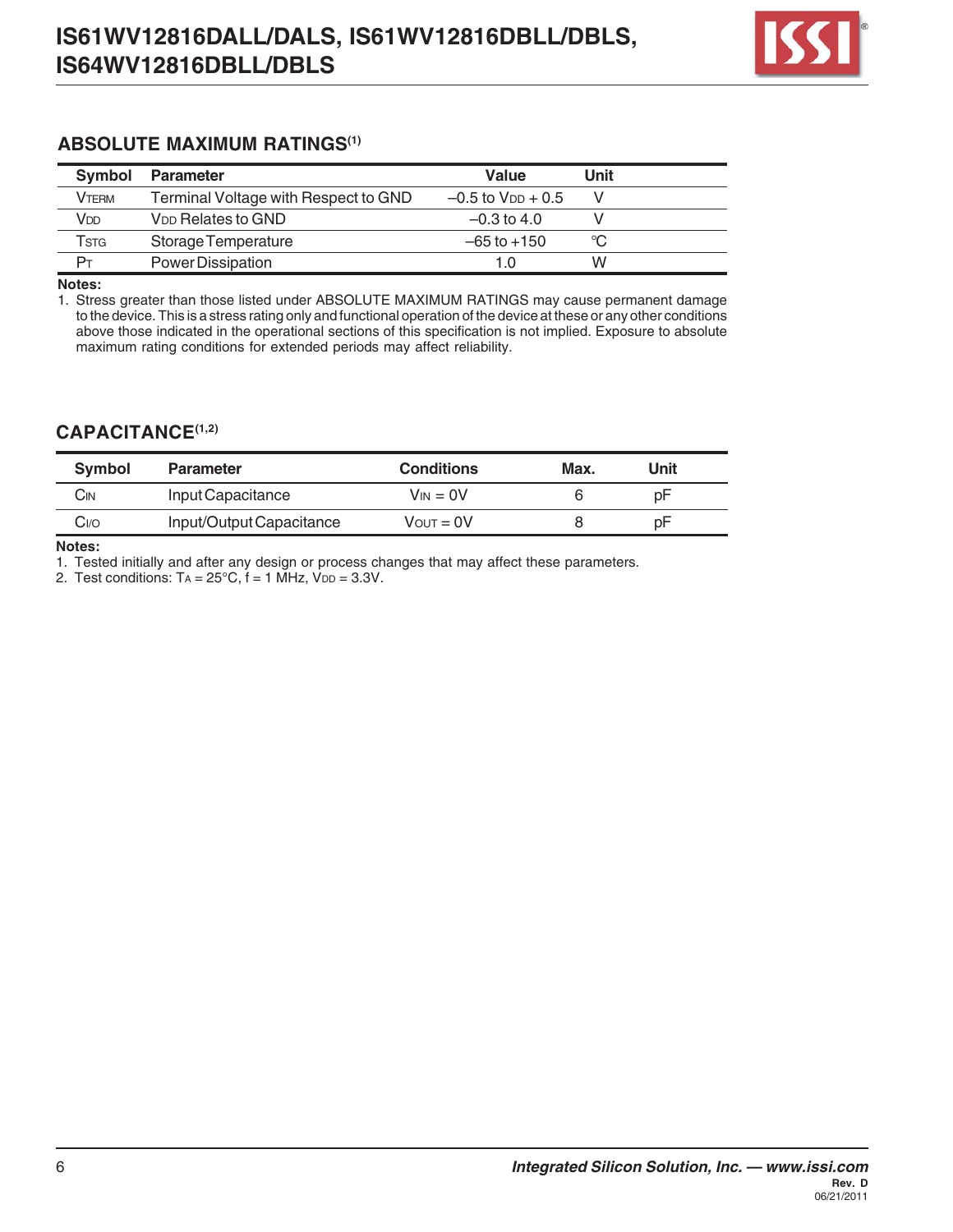

# **HIGH SPEED (IS61WV12816DALL/DBLL)**

#### **OPERATING RANGE (VDD) (IS61WV12816DALL)**

| Range      | <b>Ambient Temperature</b>           | VDD        | <b>Speed</b> |  |
|------------|--------------------------------------|------------|--------------|--|
| Commercial | $0^{\circ}$ C to +70 $^{\circ}$ C    | 1.65V-2.2V | 20ns         |  |
| Industrial | $-40^{\circ}$ C to $+85^{\circ}$ C   | 1.65V-2.2V | 20ns         |  |
| Automotive | $-40^{\circ}$ C to +125 $^{\circ}$ C | 1 65V-2 2V | 20ns         |  |

#### OPERATING RANGE (VDD) (IS61WV12816DBLL)<sup>(1)</sup>

| Range      | <b>Ambient Temperature</b>         | $V_{DD}$ (8 ns) <sup>1</sup> | $V_{DD}$ (10 ns) <sup>1</sup> |  |
|------------|------------------------------------|------------------------------|-------------------------------|--|
| Commercial | $0^{\circ}$ C to +70 $^{\circ}$ C  | $3.3V + 5\%$                 | 2.4V-3.6V                     |  |
| Industrial | $-40^{\circ}$ C to $+85^{\circ}$ C | $3.3V + 5%$                  | 2.4V-3.6V                     |  |

#### **Note:**

1. When operated in the range of 2.4V-3.6V, the device meets 10ns. When operated in the range of  $3.3V \pm 5%$ , the device meets 8ns.

#### OPERATING RANGE (VDD) (IS64WV12816DBLL)<sup>(2,3)</sup>

| Range      | <b>Ambient Temperature</b>           | $V_{DD}$ (10 ns) <sup>2</sup> | $V_{DD}$ (12 ns) <sup>2</sup> |  |
|------------|--------------------------------------|-------------------------------|-------------------------------|--|
| Automotive | $-40^{\circ}$ C to +125 $^{\circ}$ C | $3.3V + 5%$                   | 2.4V-3.6V                     |  |

#### **Note:**

2. When operated in the range of 2.4V-3.6V, the device meets 12ns. When operated in the range of  $3.3V + 5%$ , the device meets 10ns.

3. If the device is operated in the temperature range of -40°C to +85°C, the device meets 10ns.

#### POWER SUPPLY CHARACTERISTICS<sup>(1)</sup> (Over Operating Range)

|                |                              |                                                  |                      |      | -8   |      | -10  | $-12$ |                |      | $-20$ |      |
|----------------|------------------------------|--------------------------------------------------|----------------------|------|------|------|------|-------|----------------|------|-------|------|
|                | <b>Symbol Parameter</b>      | <b>Test Conditions</b>                           |                      | Min. | Max. | Min. | Max. | Min.  | Max.           | Min. | Max.  | Unit |
| $ _{CC}$       | <b>VDD Dynamic Operating</b> | $V_{DD} = Max.$                                  | Com.                 |      | 65   |      | 60   |       | 55             |      | 40    | mA   |
|                | Supply Current               | $I$ $OUT = 0$ mA, $f = f$ $MAX$                  | Ind.                 |      | 70   |      | 65   |       | 55             |      | 45    |      |
|                |                              | $\overline{CE} = VIL$                            | Auto. <sup>(3)</sup> |      |      |      | 75   |       | 60             |      | 50    |      |
|                |                              | $V_{IN} \geq V_{DD} - 0.3V$ , or                 | typ. <sup>(2)</sup>  |      |      | 45   |      |       | 45             |      |       |      |
|                |                              | $V_{IN} \leq 0.4V$                               |                      |      |      |      |      |       |                |      |       |      |
| cc1            | Operating                    | $V_{DD} = Max.$                                  | Com.                 |      | 2    |      | 2    |       | 2              |      | 2     | mA   |
|                | Supply Current               | $I$ out = 0 mA, $f = 0$                          | Ind.                 |      | 2    |      | 2    |       | 2              |      | 2     |      |
|                |                              | $\overline{CE} = VIL$                            | Auto.                |      |      |      | 2    |       | $\mathfrak{p}$ |      | 2     |      |
|                |                              | $V_{IN} \geq V_{DD} - 0.3V$ , or                 |                      |      |      |      |      |       |                |      |       |      |
|                |                              | $V_{IN} \leq 0.4V$                               |                      |      |      |      |      |       |                |      |       |      |
| <sub>SB2</sub> | <b>CMOS Standby</b>          | $V_{DD} = Max.$                                  | Com.                 |      | 50   |      | 50   |       | 50             |      | 50    | μA   |
|                | Current (CMOS Inputs)        | $\overline{CE}$ $\geq$ V <sub>DD</sub> $-$ 0.2V, | Ind.                 |      | 70   |      | 70   |       | 70             |      | 70    |      |
|                |                              | $V_{IN} \geq V_{DD} - 0.2V$ , or                 | Auto.                |      |      |      | 100  |       | 100            |      | 100   |      |
|                |                              | $V_{IN} \le 0.2V, f = 0$                         | typ. <sup>(2)</sup>  |      |      | 4    |      |       | 4              |      |       |      |

#### **Note:**

1. At  $f = f_{MAX}$ , address and data inputs are cycling at the maximum frequency,  $f = 0$  means no input lines change.

2. Typical values are measured at  $V_{DD} = 3.0V$ , TA = 25°C and not 100% tested.

3. For Automotive grade at 15ns, typ. Icc = 38mA, not 100% tested.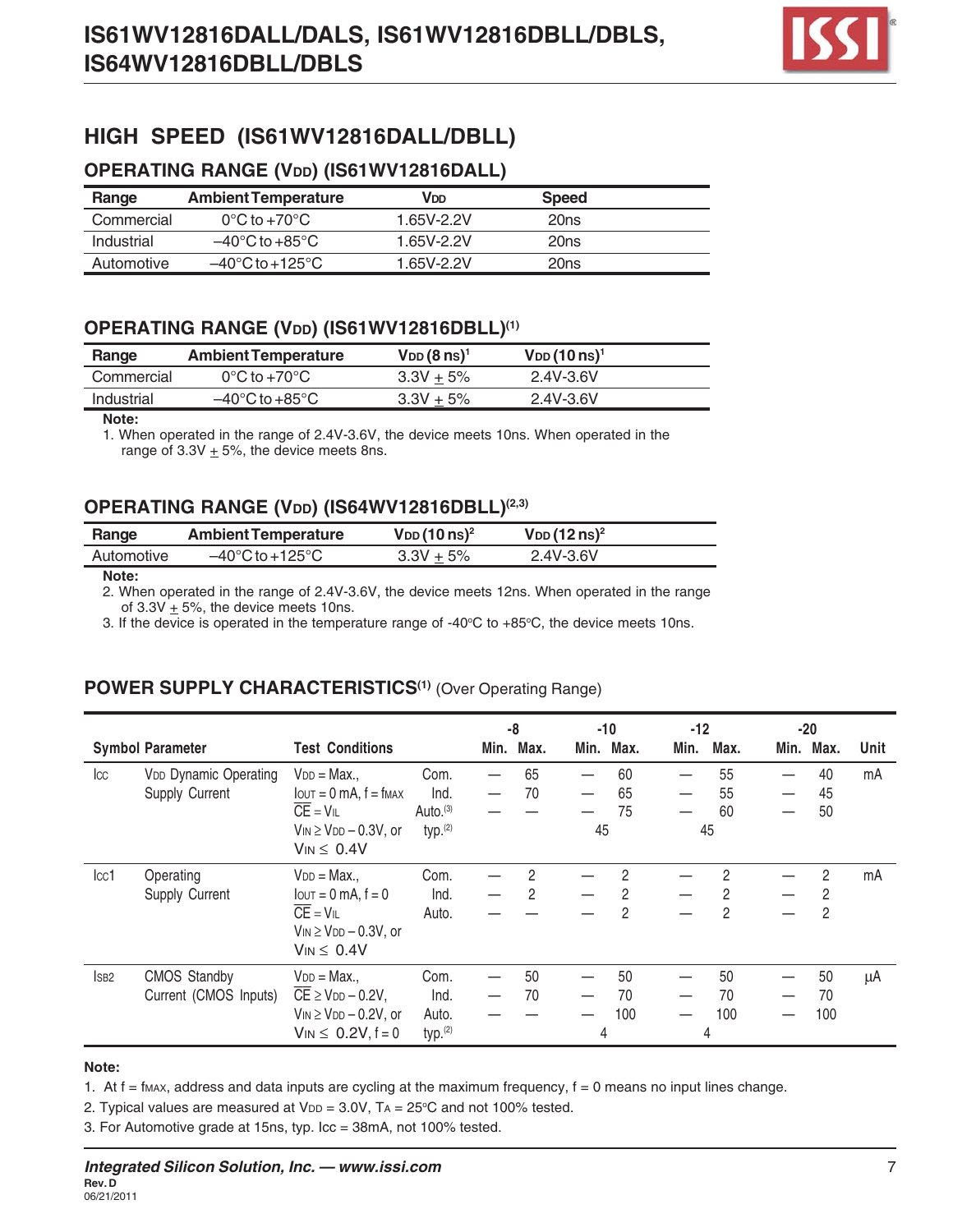

# **LOW POWER (IS61WV12816DALS/DBLS)**

## **OPERATING RANGE (VDD) (IS61WV12816DALS)**

| Range      | <b>Ambient Temperature</b>           | VDD        | <b>Speed</b> |  |
|------------|--------------------------------------|------------|--------------|--|
| Commercial | $0^{\circ}$ C to +70 $^{\circ}$ C    | 1.65V-2.2V | 45ns         |  |
| Industrial | $-40^{\circ}$ C to $+85^{\circ}$ C   | 1.65V-2.2V | 45ns         |  |
| Automotive | $-40^{\circ}$ C to +125 $^{\circ}$ C | 1 65V-2 2V | 55ns         |  |

## **OPERATING RANGE (VDD) (IS61WV12816DBLS)**

| Range      | <b>Ambient Temperature</b>         | <b>V</b> <sub>DD</sub> (35 ns) |  |
|------------|------------------------------------|--------------------------------|--|
| Commercial | $0^{\circ}$ C to +70 $^{\circ}$ C  | 2.4V-3.6V                      |  |
| Industrial | $-40^{\circ}$ C to $+85^{\circ}$ C | 2.4V-3.6V                      |  |

#### **OPERATING RANGE (VDD) (IS64WV12816DBLS)**

| Range      | <b>Ambient Temperature</b>           | <b>V</b> <sub>DD</sub> (35 ns) |  |
|------------|--------------------------------------|--------------------------------|--|
| Automotive | $-40^{\circ}$ C to +125 $^{\circ}$ C | 2.4V-3.6V                      |  |

## POWER SUPPLY CHARACTERISTICS<sup>(1)</sup> (Over Operating Range)

| Symbol           | Parameter                                           | <b>Test Conditions</b>                                                                                                                                           |                                              | $-25$<br>Min. | Max.                     | Min. | $-35$<br>Max.  | $-45$<br>Min. Max.                                 | Unit |
|------------------|-----------------------------------------------------|------------------------------------------------------------------------------------------------------------------------------------------------------------------|----------------------------------------------|---------------|--------------------------|------|----------------|----------------------------------------------------|------|
| $ _{CC}$         | V <sub>DD</sub> Dynamic Operating<br>Supply Current | $V_{DD} = Max.$<br>$I$ $\sigma$ = 0 mA, $f = f$ $\sigma$ $\sigma$ $\sigma$<br>$\overline{CE} = V_{IL}$<br>$V_{IN} \geq V_{DD} - 0.3V$ , or<br>$V_{IN} \leq 0.4V$ | Com.<br>Ind.<br>Auto.<br>typ <sup>(2)</sup>  | 18            | 20<br>25<br>40           |      | 20<br>25<br>35 | 18<br>20<br>30                                     | mA   |
| cc1              | Operating<br>Supply Current                         | $V_{DD} = Max.$<br>$I$ out = 0 mA, $f = 0$<br>$\overline{CE} = V_{IL}$<br>$V_{IN} \geq V_{DD} - 0.3V$ , or<br>$V_{IN} \leq 0.4V$                                 | Com.<br>Ind.<br>Auto.                        |               | $\mathfrak{p}$<br>2<br>2 |      | 2<br>2<br>2    | $\overline{2}$<br>$\overline{2}$<br>$\overline{2}$ | mA   |
| ISB <sub>2</sub> | <b>CMOS Standby</b><br>Current (CMOS Inputs)        | $V_{DD} = Max.$<br>$\overline{CE}$ $\geq$ V <sub>DD</sub> $-$ 0.2V,<br>$V_{IN} \geq V_{DD} - 0.2V$ , or<br>$V_{IN} \le 0.2V, f = 0$                              | Com.<br>Ind.<br>Auto.<br>typ. <sup>(2)</sup> |               | 40<br>50<br>75<br>4      |      | 40<br>50<br>75 | 40<br>50<br>75                                     | μA   |

#### **Note:**

1. At  $f = f_{MAX}$ , address and data inputs are cycling at the maximum frequency,  $f = 0$  means no input lines change.

2. Typical values are measured at  $V_{DD} = 3.0V$ ,  $Ta = 25^{\circ}C$  and not 100% tested.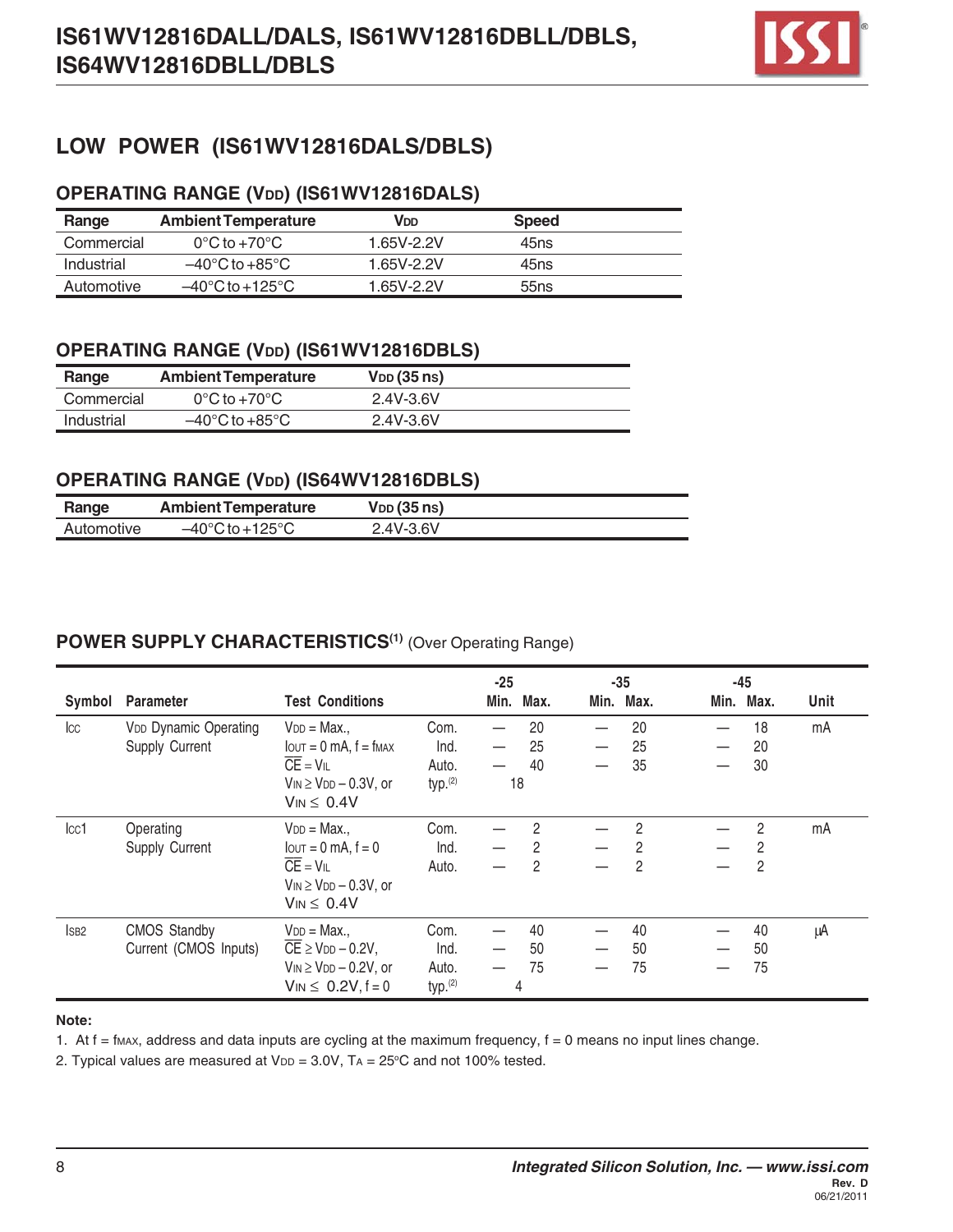

# **READ CYCLE SWITCHING CHARACTERISTICS(1)** (Over Operating Range)

|                           |                                                    |              | -8   |      | $-10$ |              | $-12$ |      |
|---------------------------|----------------------------------------------------|--------------|------|------|-------|--------------|-------|------|
| <b>Symbol</b>             | Parameter                                          | Min.         | Max. | Min. | Max.  | Min.         | Max.  | Unit |
| t <sub>RC</sub>           | Read Cycle Time                                    | 8            |      | 10   |       | 12           |       | ns   |
| taa                       | Address Access Time                                |              | 8    |      | 10    |              | 12    | ns   |
| toha                      | Output Hold Time                                   | 2.0          |      | 2.0  |       | 3            |       | ns   |
| tace                      | <b>CE Access Time</b>                              |              | 8    |      | 10    |              | 12    | ns   |
| tooe                      | OE Access Time                                     |              | 5.5  |      | 6.0   |              | 6.0   | ns   |
| $t$ HZOE <sup>(2)</sup>   | OE to High-Z Output                                |              | 3    |      | 4     |              | 6     | ns   |
| $t_{LZOE}$ <sup>(2)</sup> | OE to Low-ZOutput                                  | 0            |      | 0    |       | $\Omega$     |       | ns   |
| $t$ HZCE <sup>(2</sup>    | CE to High-Z Output                                | $\mathbf 0$  | 3    | 0    | 4     | $\mathbf{0}$ | 6     | ns   |
| $t_{LZCE}$ <sup>(2)</sup> | CE to Low-ZOutput                                  | 3            |      | 3    |       | 3            |       | ns   |
| t <sub>BA</sub>           | LB, UB Access Time                                 |              | 5.5  |      | 6.5   |              | 6.5   | ns   |
| $t$ HZB $^{(2)}$          | $\overline{LB}$ , $\overline{UB}$ to High-Z Output | $\mathbf{0}$ | 5.5  | 0    | 6.5   | $\mathbf{0}$ | 6.5   | ns   |
| $t_{LZB}^{(2)}$           | $\overline{LB}$ , $\overline{UB}$ to Low-Z Output  | 0            |      | 0    |       | $\Omega$     |       | ns   |
| tpu                       | Power Up Time                                      | 0            |      | 0    |       | $\Omega$     |       | ns   |
| t <sub>PD</sub>           | PowerDown Time                                     |              | 8    |      | 10    |              | 10    | ns   |

#### **Notes:**

1. Test conditions assume signal transition times of 3 ns or less, timing reference levels of 1.5V, input pulse levels of 0V to 3.0V and output loading specified in Figure 1.

2. Tested with the load in Figure 2. Transition is measured ±500 mV from steady-state voltage.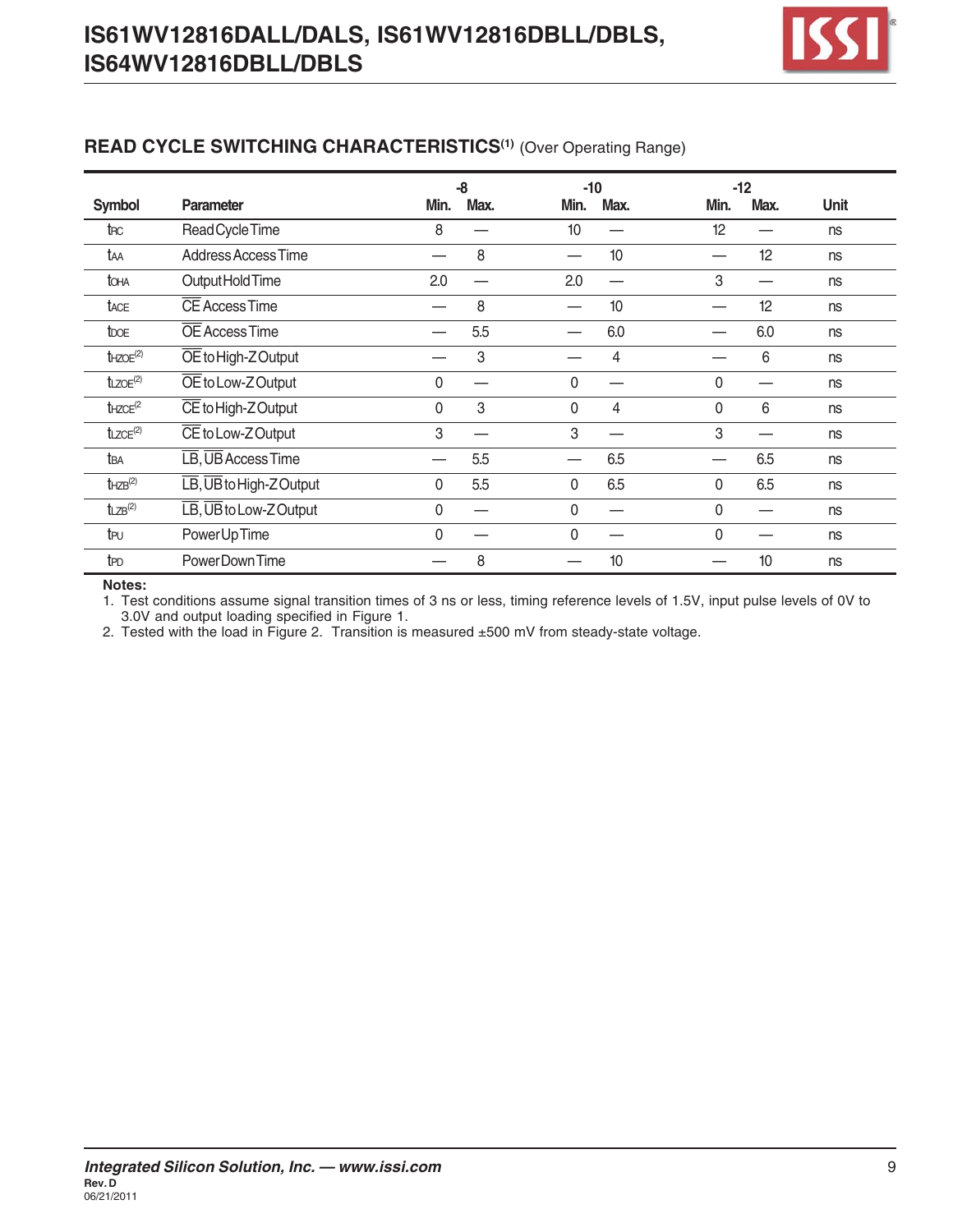

#### **READ CYCLE SWITCHING CHARACTERISTICS<sup>(1)</sup> (Over Operating Range)**

|                           |                                                                  |          | $-20$ ns  |          | $-25$ ns |              | $-35$ ns |              | $-45$ ns |             |
|---------------------------|------------------------------------------------------------------|----------|-----------|----------|----------|--------------|----------|--------------|----------|-------------|
| Symbol                    | <b>Parameter</b>                                                 |          | Min. Max. | Min.     | Max.     | Min.         | Max.     | Min.         | Max.     | <b>Unit</b> |
| t <sub>RC</sub>           | Read Cycle Time                                                  | 20       |           | 25       |          | 35           |          | 45           |          | ns          |
| taa                       | Address Access Time                                              |          | 20        |          | 25       |              | 35       |              | 45       | ns          |
| toha                      | Output Hold Time                                                 | 2.5      |           | 6        |          | 8            |          | 10           |          | ns          |
| tace                      | CE Access Time                                                   |          | 20        |          | 25       |              | 35       |              | 45       | ns          |
| <b>t</b> bo <sub>E</sub>  | OE Access Time                                                   |          | 8         |          | 12       |              | 15       |              | 20       | ns          |
| $t$ HZOE <sup>(2)</sup>   | $\overline{OE}$ to High-Z Output                                 | 0        | 8         | 0        | 8        | $\mathbf{0}$ | 10       | $\mathbf{0}$ | 15       | ns          |
| $t_{LZOE}$ <sup>(2)</sup> | OE to Low-ZOutput                                                | $\Omega$ |           | 0        |          | 0            |          | 0            |          | ns          |
| $t$ HZCE <sup>(2</sup>    | $\overline{\text{CE}}$ to High-Z Output                          | $\Omega$ | 8         | 0        | 8        | 0            | 10       | 0            | 15       | ns          |
| $t_{LZCE}$ <sup>(2)</sup> | CE to Low-Z Output                                               | 3        |           | 10       |          | 10           |          | 10           |          | ns          |
| tba                       | LB, UB Access Time                                               |          | 8         |          | 25       |              | 35       |              | 45       | ns          |
| thze                      | $\overline{\text{LB}}$ , $\overline{\text{UB}}$ to High-Z Output | 0        | 8         | 0        | 8        | 0            | 10       | 0            | 15       | ns          |
| tızв                      | $\overline{\text{LB}}$ , $\overline{\text{UB}}$ to Low-Z Output  | $\Omega$ |           | $\Omega$ |          | $\Omega$     |          | $\Omega$     |          | ns          |

#### **Notes:**

1. Test conditions assume signal transition times of 1.5 ns or less, timing reference levels of 1.25V, input pulse levels of 0.4V to V<sub>DD</sub>-0.3V and output loading specified in Figure 1a.

2. Tested with the load in Figure 1b. Transition is measured ±500 mV from steady-state voltage. Not 100% tested.

3. Not 100% tested.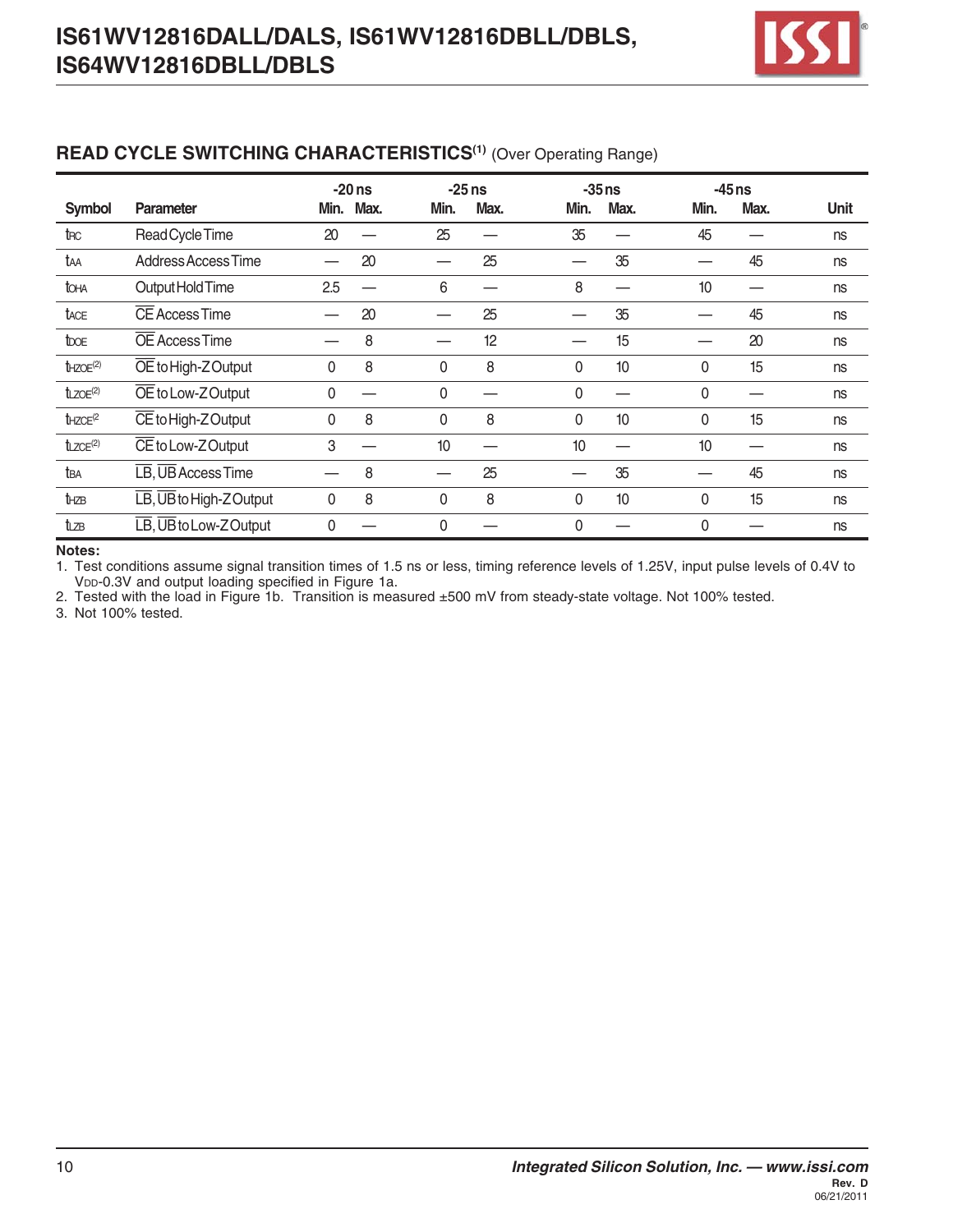

### **AC WAVEFORMS**

**READ CYCLE NO. 1<sup>(1,2)</sup>** (Address Controlled) ( $\overline{CE} = \overline{OE} = VIL$ ,  $\overline{UB}$  or  $\overline{LB} = VIL$ )



#### **READ CYCLE NO. 2(1,3)**



#### **Notes:**

1. WE is HIGH for a Read Cycle.

2. The device is continuously selected. OE, CE, UB, or LB = VIL.

3. Address is valid prior to or coincident with CE LOW transition.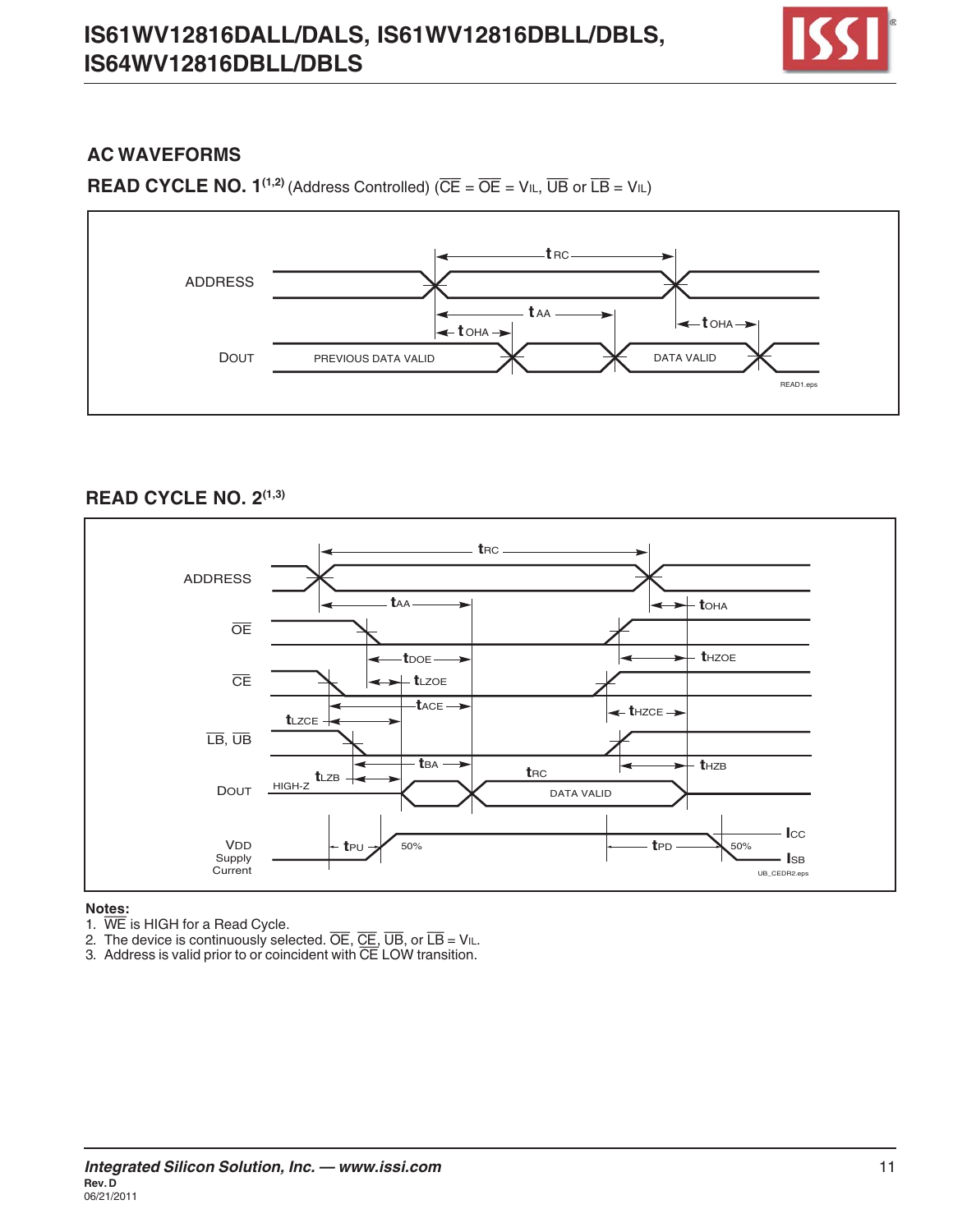

#### **WRITE CYCLE SWITCHING CHARACTERISTICS<sup>(1,3)</sup> (Over Operating Range)**

|                         |                                                                    |                | -8   |          | $-10$ | $-12$    |      |             |  |
|-------------------------|--------------------------------------------------------------------|----------------|------|----------|-------|----------|------|-------------|--|
| <b>Symbol</b>           | <b>Parameter</b>                                                   | Min.           | Max. | Min.     | Max.  | Min.     | Max. | <b>Unit</b> |  |
| twc                     | Write Cycle Time                                                   | 8              |      | 10       |       | 12       |      | ns          |  |
| tsce                    | CE to Write End                                                    | 6.5            |      | 8        |       | 9        |      | ns          |  |
| taw                     | Address Setup Time<br>to Write End                                 | 6.5            |      | 8        |       | 9        |      | ns          |  |
| tна                     | Address Hold from Write End                                        | $\mathbf 0$    |      | $\Omega$ |       | $\Omega$ |      | ns          |  |
| tsa                     | Address Setup Time                                                 | $\mathbf{0}$   |      | $\Omega$ |       | 0        |      | ns          |  |
| t <sub>PWB</sub>        | LB, UB Valid to End of Write                                       | 6.5            |      | 8        |       | 9        |      | ns          |  |
| t <sub>PWE1</sub>       | <b>WE Pulse Width</b>                                              | 6.5            |      | 8        |       | 9        |      | ns          |  |
| t <sub>PWE2</sub>       | $\overline{\text{WE}}$ Pulse Width ( $\overline{\text{OE}}$ = LOW) | 8.0            |      | 10       |       | 11       |      | ns          |  |
| tsp                     | Data Setup to Write End                                            | 5              |      | 6        |       | 9        |      | ns          |  |
| tнD                     | Data Hold from Write End                                           | $\mathbf 0$    |      | 0        |       | 0        |      | ns          |  |
| $t$ HZWE <sup>(2)</sup> | WE LOW to High-Z Output                                            | --             | 3.5  |          | 5     |          | 6    | ns          |  |
| $t_{LZWE}^{(2)}$        | WE HIGH to Low-Z Output                                            | $\overline{c}$ |      | 2        |       | 3        |      | ns          |  |

#### **Notes:**

1. Test conditions assume signal transition times of 3 ns or less, timing reference levels of 1.5V, input pulse levels of 0V to 3.0V and output loading specified in Figure 1.

2. Tested with the load in Figure 2. Transition is measured ±500 mV from steady-state voltage. Not 100% tested.

3. The internal write time is defined by the overlap of  $\overline{CE}$  LOW and  $\overline{UB}$  or  $\overline{LB}$ , and  $\overline{WE}$  LOW. All signals must be in valid states to initiate a Write, but any one can go inactive to terminate the Write. The Data Input Setup and Hold timing are referenced to the rising or falling edge of the signal that terminates the write. Shaded area product in development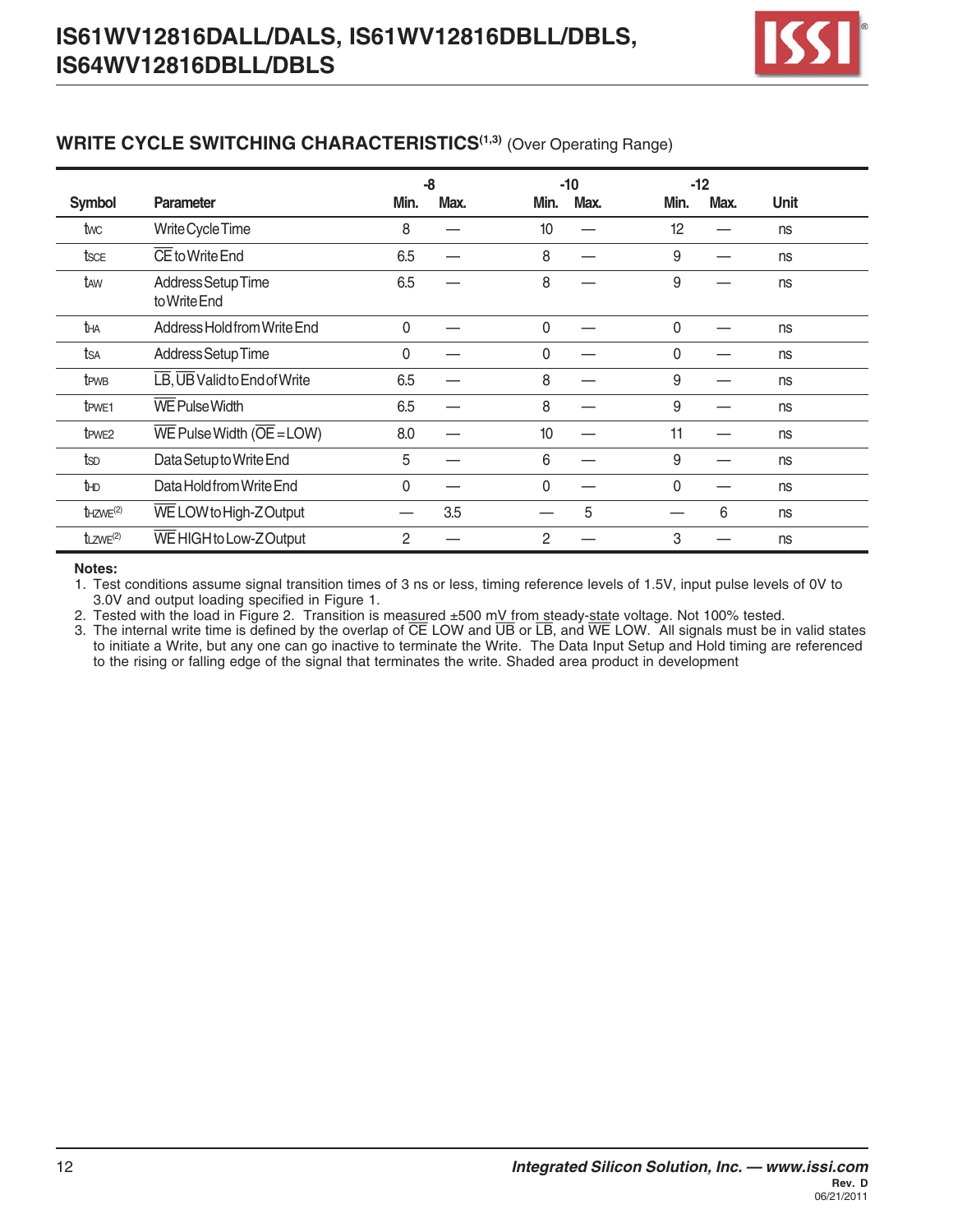

#### **WRITE CYCLE SWITCHING CHARACTERISTICS<sup>(1,2)</sup> (Over Operating Range)**

|                           |                                                                     |      | $-20ns$ |      | $-25ns$ |              | $-35$ ns |              | $-45ns$ |      |
|---------------------------|---------------------------------------------------------------------|------|---------|------|---------|--------------|----------|--------------|---------|------|
| Symbol                    | Parameter                                                           | Min. | Max.    | Min. | Max.    | Min.         | Max.     | Min.         | Max.    | Unit |
| twc                       | Write Cycle Time                                                    | 20   |         | 25   |         | 35           |          | 45           |         | ns   |
| tsce                      | CE to Write End                                                     | 12   |         | 18   |         | 25           |          | 35           |         | ns   |
| taw                       | Address Setup Time<br>to Write End                                  | 12   |         | 15   |         | 25           |          | 35           |         | ns   |
| tha                       | Address Hold from Write End                                         | 0    |         | 0    |         | $\mathbf{0}$ |          | $\mathbf{0}$ |         | ns   |
| tsa                       | Address Setup Time                                                  | 0    |         | 0    |         | 0            |          | $\Omega$     |         | ns   |
| t <sub>PWB</sub>          | LB, UB Valid to End of Write                                        | 12   |         | 18   |         | 30           |          | 35           |         | ns   |
| t <sub>PWE1</sub>         | $\overline{\text{WE}}$ Pulse Width ( $\overline{\text{OE}}$ = HIGH) | 12   |         | 18   |         | 30           |          | 35           |         | ns   |
| t <sub>PWE2</sub>         | $\overline{\text{WE}}$ Pulse Width ( $\overline{\text{OE}}$ = LOW)  | 17   |         | 20   |         | 30           |          | 35           |         | ns   |
| tsp                       | Data Setup to Write End                                             | 9    |         | 12   |         | 15           |          | 20           |         | ns   |
| tно                       | Data Hold from Write End                                            | 0    |         | 0    |         | $\mathbf{0}$ |          | $\Omega$     |         | ns   |
| $t$ HZWE <sup>(3)</sup>   | WE LOW to High-Z Output                                             |      | 9       |      | 12      |              | 20       |              | 20      | ns   |
| $t_{LZWE}$ <sup>(3)</sup> | WE HIGH to Low-Z Output                                             | 3    |         | 5    |         | 5            |          | 5            |         | ns   |

#### **Notes:**

1. Test conditions for IS61WV6416LL assume signal transition times of 1.5ns or less, timing reference levels of 1.25V, input pulse levels of 0.4V to VDD-0.3V and output loading specified in Figure 1a.

2. Tested with the load in Figure 1b. Transition is measured ±500 mV from steady-state voltage. Not 100% tested.

3. The internal write time is defined by the overlap of CE LOW and UB or LB, and WE LOW. All signals must be in valid states to initiate a Write, but any one can go inactive to terminate the Write. The Data Input Setup and Hold timing are referenced to the rising or falling edge of the signal that terminates the write.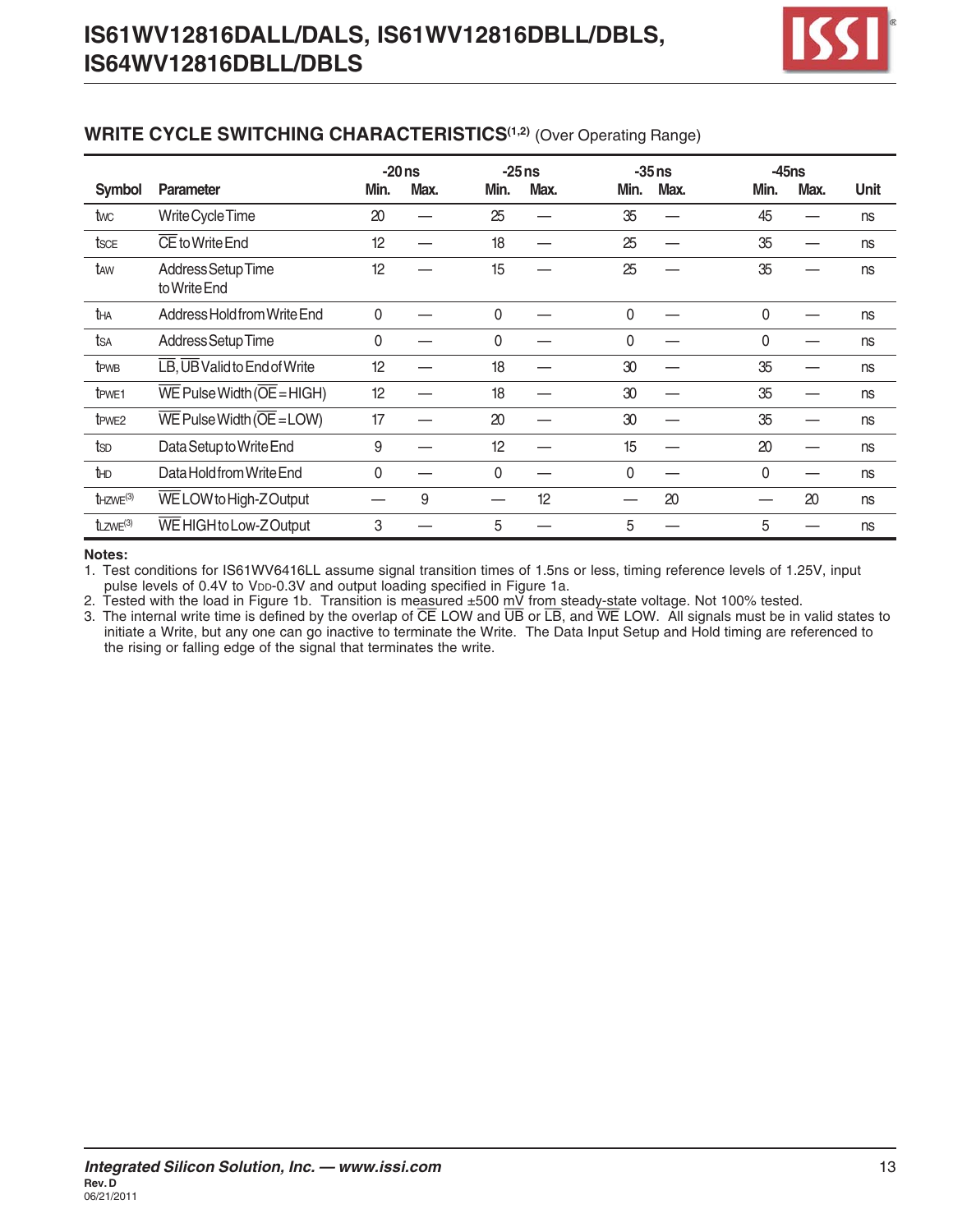

#### **AC WAVEFORMS**





#### **Notes:**

- 1. WRITE is an internally generated signal asserted during an overlap of the LOW states on the CE and WE inputs and at least one of the  $\overline{LB}$  and  $\overline{UB}$  inputs being in the LOW state.
- 2. WRITE =  $(\overline{CE})$   $[(\overline{LB}) = (\overline{UB})]$   $(\overline{WE})$ .



#### **WRITE CYCLE NO. 2** (WE Controlled. OE is HIGH During Write Cycle) (1,2)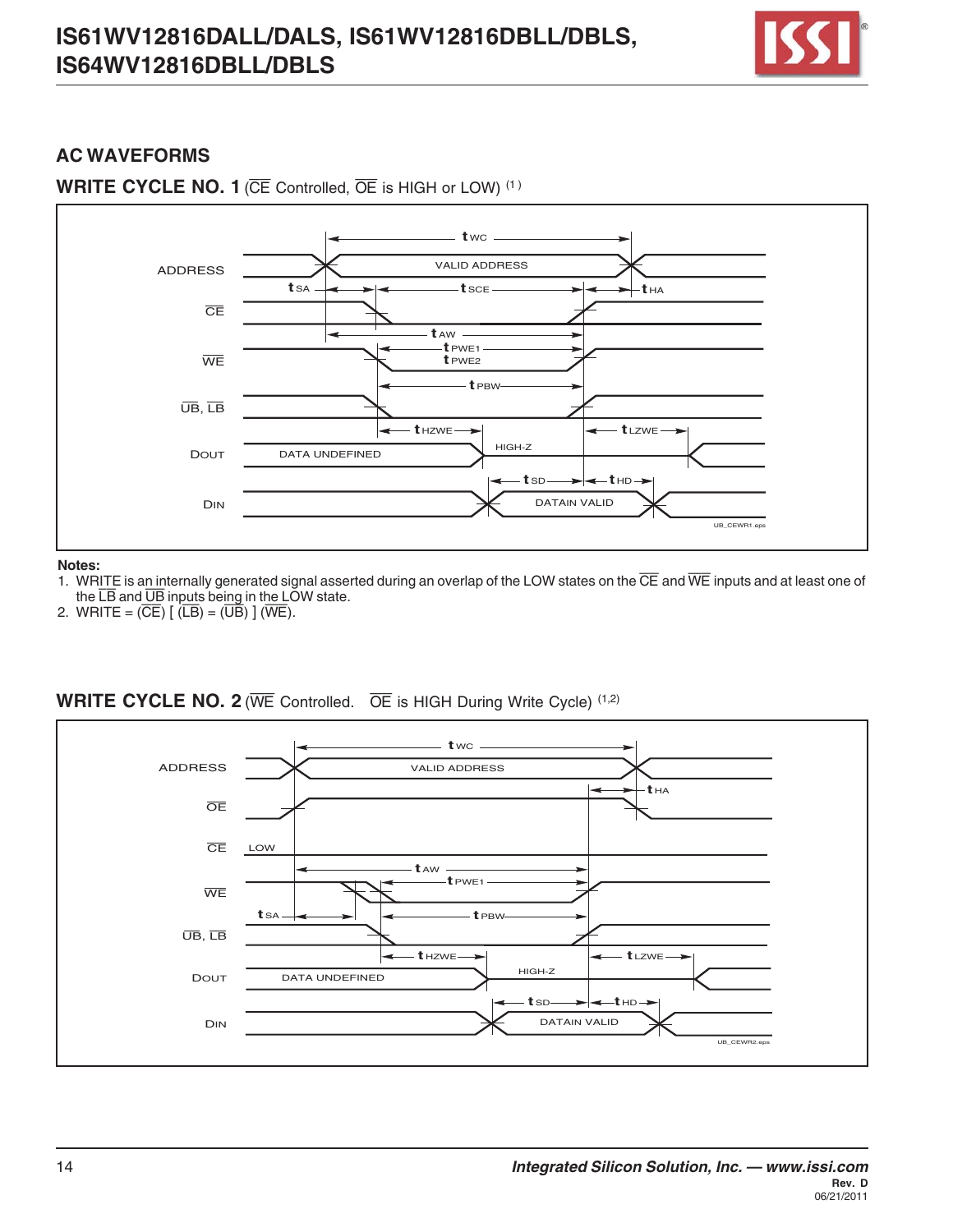

## **AC WAVEFORMS**



**WRITE CYCLE NO. 3** (WE Controlled. OE is LOW During Write Cycle)<sup>(1)</sup>

#### **WRITE CYCLE NO. 4** (LB, UB Controlled, Back-to-Back Write) (1,3)



#### **Notes:**

- 1. The internal Write time is defined by the overlap of  $\overline{CE}$  = LOW,  $\overline{UB}$  and/or  $\overline{LB}$  = LOW, and  $\overline{WE}$  = LOW. All signals must be in valid states to initiate a Write, but any can be deasserted to terminate the Write. The tsa, tha, tsp, and the timing is referenced to the rising or falling edge of the signal that terminates the Write.
- 2. Tested with  $\overline{OE}$  HIGH for a minimum of 4 ns before  $\overline{WE}$  = LOW to place the I/O in a HIGH-Z state.
- 3. WE may be held LOW across many address cycles and the  $\overline{LB}$ ,  $\overline{UB}$  pins can be used to control the Write function.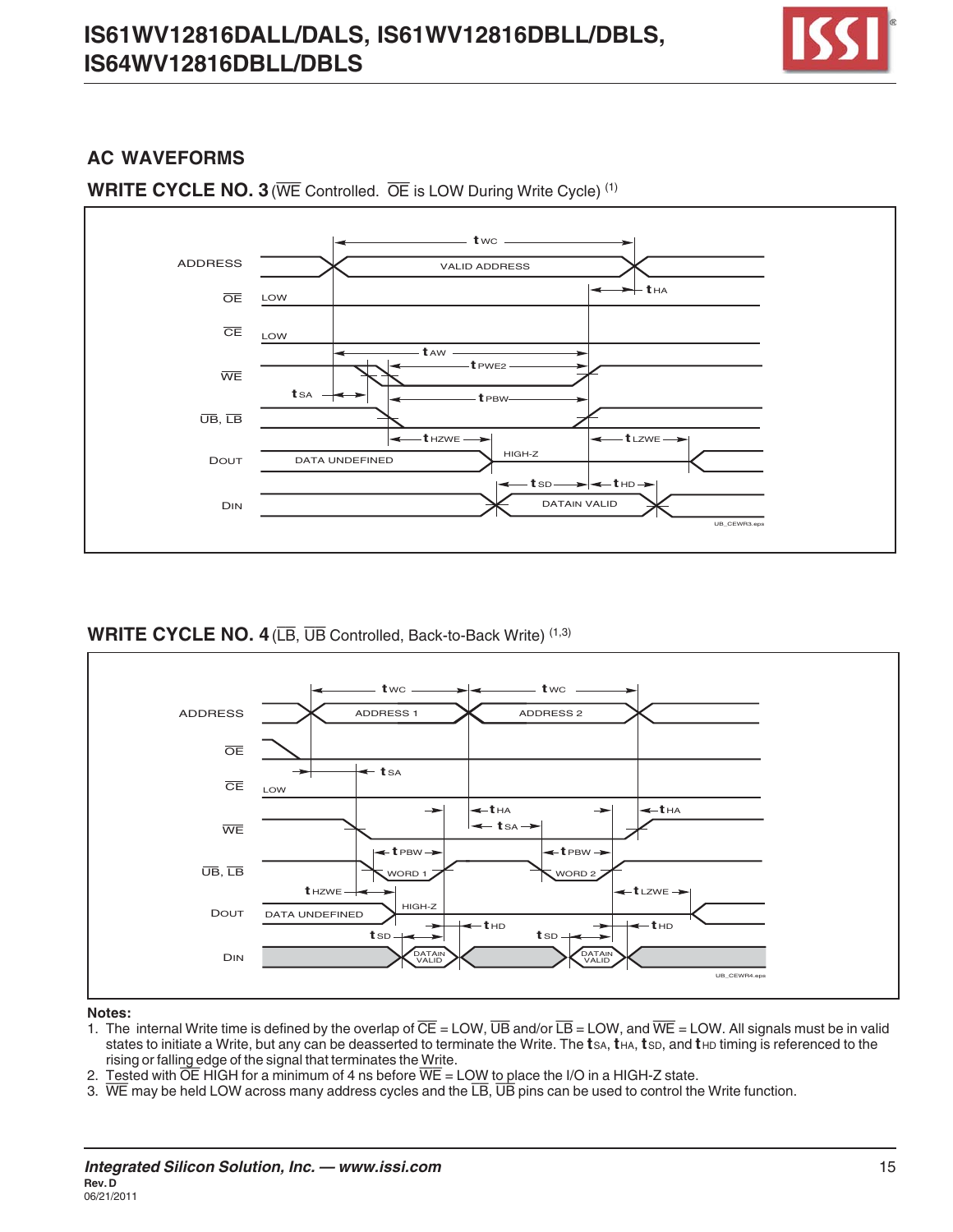

# **HIGH SPEED (IS61WV12816DALL/DBLL)**

## **DATA RETENTION SWITCHING CHARACTERISTICS** (2.4V-3.6V)

| Symbol           | <b>Parameter</b>                   | <b>Test Condition</b>                                 | <b>Options</b> | Min.            | Typ. <sup>(1)</sup> | Max.      | Unit |
|------------------|------------------------------------|-------------------------------------------------------|----------------|-----------------|---------------------|-----------|------|
| <b>VDR</b>       | V <sub>DD</sub> for Data Retention | See Data Retention Waveform                           |                | 2.0             |                     | 3.6       | V    |
| <b>IDR</b>       | Data Retention Current             | $V_{DD} = 2.0V$ , $\overline{CE} \geq V_{DD} - 0.2V$  | Com.           |                 | 10                  | 50        | μA   |
|                  |                                    |                                                       | Ind.<br>Auto.  |                 |                     | 70<br>100 |      |
| tsdr             |                                    | Data Retention Setup Time See Data Retention Waveform |                |                 |                     |           | ns   |
| t <sub>RDR</sub> | Recovery Time                      | See Data Retention Waveform                           |                | t <sub>RC</sub> |                     |           | ns   |

**Note 1**: Typical values are measured at V $p$ p = 3.0V, TA = 25°C and not 100% tested.

## **DATA RETENTION SWITCHING CHARACTERISTICS** (1.65V-2.2V)

| Symbol                | <b>Parameter</b>                   | <b>Test Condition</b>                               | <b>Options</b> | Min. | Typ. <sup>(1)</sup> | Max. | Unit |
|-----------------------|------------------------------------|-----------------------------------------------------|----------------|------|---------------------|------|------|
| <b>V<sub>DR</sub></b> | V <sub>DD</sub> for Data Retention | See Data Retention Waveform                         |                | 1.2  |                     | 3.6  | V    |
| IDR                   | Data Retention Current             | $V_{DD} = 1.2V$ , $\overline{CE} \ge V_{DD} - 0.2V$ | Com.           |      | 10                  | 50   | μA   |
|                       |                                    |                                                     | Ind.           |      |                     | 70   |      |
|                       |                                    |                                                     | Auto.          |      |                     | 100  |      |
| ts <sub>DR</sub>      | Data Retention Setup Time          | See Data Retention Waveform                         |                |      |                     |      | ns   |
| t <sub>RDR</sub>      | Recovery Time                      | See Data Retention Waveform                         |                | trc  |                     |      | ns   |

**Note 1**: Typical values are measured at V $p$ p = 1.8V, TA = 25°C and not 100% tested.

## **DATA RETENTION WAVEFORM (CE Controlled)**

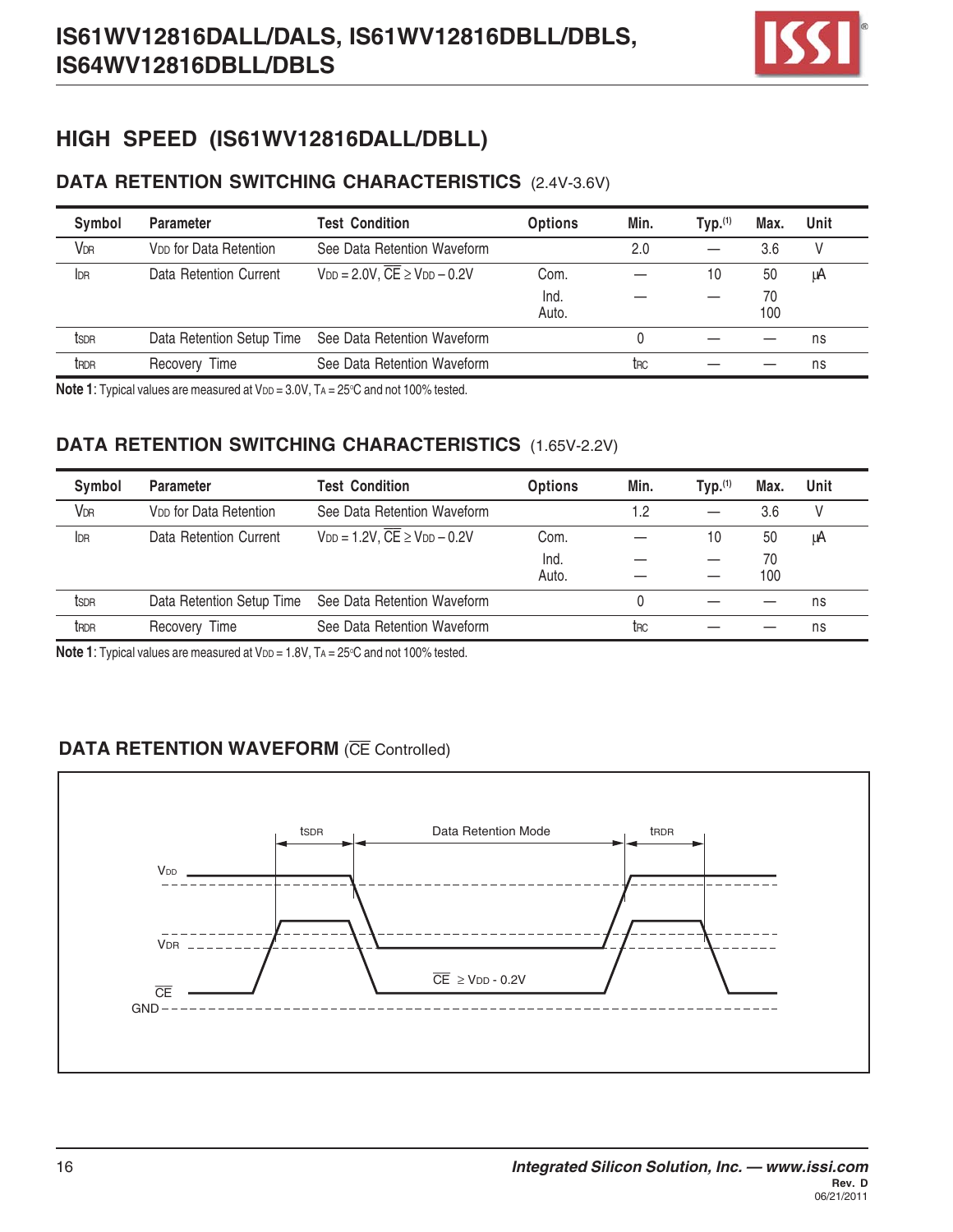

# **LOW POWER (IS61WV12816DALS/DBLS)**

## **DATA RETENTION SWITCHING CHARACTERISTICS** (2.4V-3.6V)

| Symbol                | <b>Parameter</b>                   | <b>Test Condition</b>                                 | <b>Options</b> | Min. | TVD. <sup>(1)</sup> | Max. | Unit |
|-----------------------|------------------------------------|-------------------------------------------------------|----------------|------|---------------------|------|------|
| <b>V<sub>DR</sub></b> | V <sub>DD</sub> for Data Retention | See Data Retention Waveform                           |                | 2.0  |                     | 3.6  | V    |
| IDR                   | Data Retention Current             | $V_{DD} = 2.0 V$ , $\overline{CE} \ge V_{DD} - 0.2 V$ | Com.           |      | 20                  | 40   | μA   |
|                       |                                    |                                                       | Ind.           |      |                     | 50   |      |
|                       |                                    |                                                       | Auto.          |      |                     | 75   |      |
| tsdr                  | Data Retention Setup Time          | See Data Retention Waveform                           |                |      |                     |      | ns   |
| tRDR                  | Recovery Time                      | See Data Retention Waveform                           |                | trc  |                     |      | ns   |

**Note 1**: Typical values are measured at V $p$ p = 3.0V, TA = 25°C and not 100% tested.

## **DATA RETENTION SWITCHING CHARACTERISTICS** (1.65V-2.2V)

| Symbol           | <b>Parameter</b>                   | <b>Test Condition</b>                                 | <b>Options</b> | Min. | Typ. <sup>(1)</sup> | Max. | Unit |
|------------------|------------------------------------|-------------------------------------------------------|----------------|------|---------------------|------|------|
| <b>VDR</b>       | V <sub>DD</sub> for Data Retention | See Data Retention Waveform                           |                | 1.2  |                     | 3.6  |      |
| <b>IDR</b>       | Data Retention Current             | $V_{DD} = 1.2V$ , $\overline{CE} \geq V_{DD} - 0.2V$  | Com.           |      | 20                  | 40   | μA   |
|                  |                                    |                                                       | Ind.           |      |                     | 50   |      |
|                  |                                    |                                                       | Auto.          |      |                     | 75   |      |
| tsdr             |                                    | Data Retention Setup Time See Data Retention Waveform |                |      |                     |      | ns   |
| t <sub>RDR</sub> | Recovery Time                      | See Data Retention Waveform                           |                | trc  |                     |      | ns   |

**Note 1**: Typical values are measured at V $p$ p = 1.8V, TA = 25°C and not 100% tested.

## **DATA RETENTION WAVEFORM (CE Controlled)**

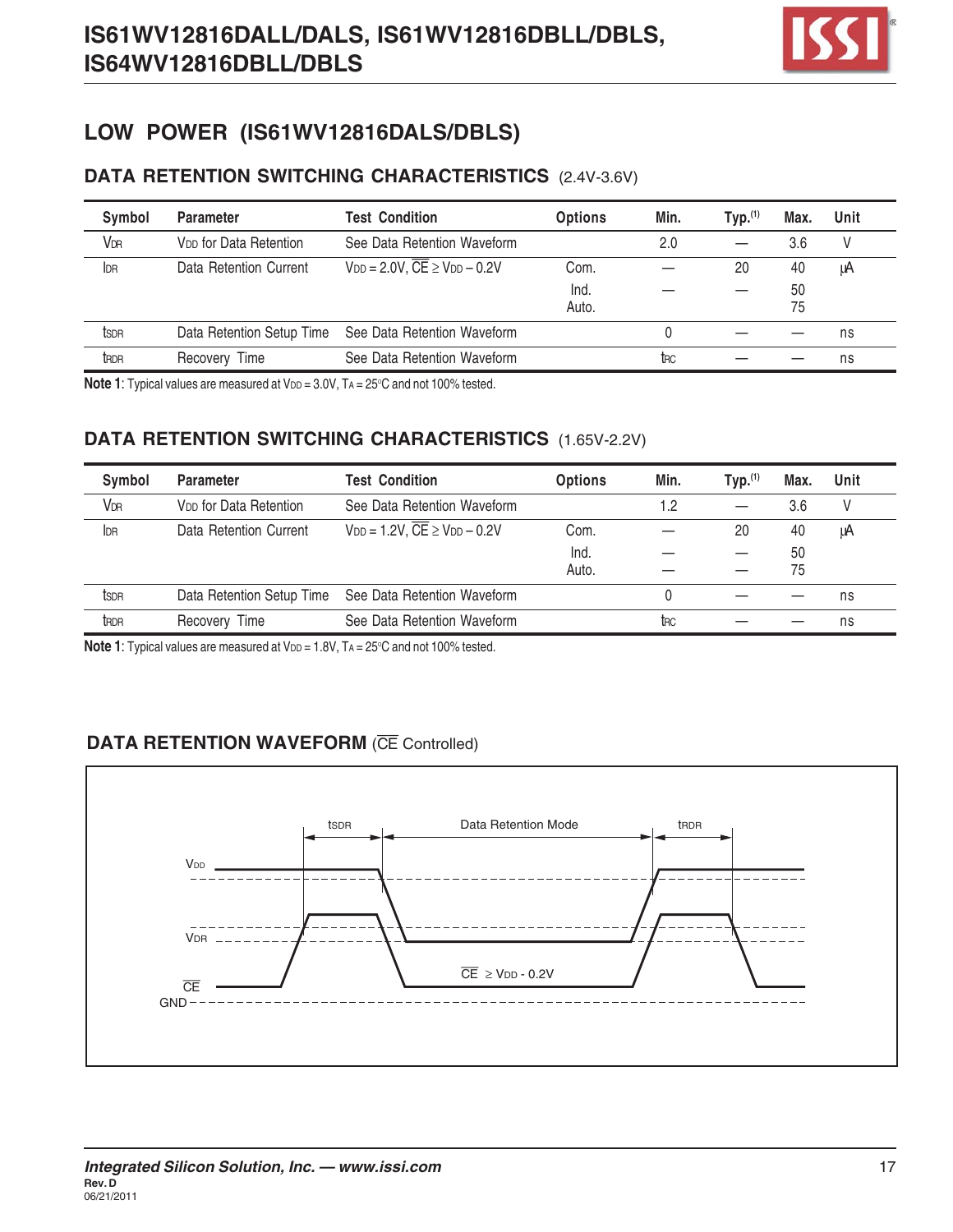

## **ORDERING INFORMATION (HIGH SPEED)**

## **Commercial Range: 0°C to +70°C Voltage Range: 2.4V to 3.6V**

| Speed (ns)          | <b>Order Part No.</b> | Package                   |
|---------------------|-----------------------|---------------------------|
| 10(8 <sup>1</sup> ) | IS61WV12816DBLL-10TL  | TSOP (Type II), Lead-free |

**Note:**

1. Speed = 8ns for  $V_{DD} = 3.3V + 5%$ . Speed = 10ns for  $V_{DD} = 2.4V$  to 3.6V.

#### **Industrial Range: -40°C to +85°C**

#### **Voltage Range: 2.4V to 3.6V**

| Speed (ns)          | <b>Order Part No.</b>                         | Package                                                       |
|---------------------|-----------------------------------------------|---------------------------------------------------------------|
| 10(8 <sup>1</sup> ) | IS61WV12816DBLL-10BI<br>IS61WV12816DBLL-10BLI | 48 mini BGA (6mm x 8mm)<br>48 mini BGA (6mm x 8mm), Lead-free |
|                     | IS61WV12816DBLL-10TI<br>IS61WV12816DBLL-10TLI | TSOP (Type II)<br>TSOP (Type II), Lead-free                   |

**Note:**

1. Speed = 8ns for  $V_{DD} = 3.3V + 5%$ . Speed = 10ns for  $V_{DD} = 2.4V$  to 3.6V.

#### **Industrial Range: -40°C to +85°C**

#### **Voltage Range: 1.65V to 2.2V**

| Speed (ns) | <b>Order Part No.</b> | Package                 |  |
|------------|-----------------------|-------------------------|--|
| 20         | IS61WV12816DALL-20BI  | 48 mini BGA (6mm x 8mm) |  |
|            | IS61WV12816DALL-20TI  | TSOP (Type II)          |  |

# **Automotive Range: -40°C to +125°C Voltage Range: 2.4V to 3.6V**

| Speed (ns)     | Order Part No.          | Package                                     |
|----------------|-------------------------|---------------------------------------------|
| $12(10^{2,3})$ | IS64WV12816DBLL-12BA3   | 48 mini BGA (6mm x 8mm)                     |
|                | IS64WV12816DBLL-12BLA3  | 48 mini BGA (6mm x 8mm), Lead-free          |
|                | IS64WV12816DBLL-12CTA3  | TSOP (Type II), Copper Leadframe            |
|                | IS64WV12816DBLL-12CTLA3 | TSOP (Type II), Lead-free, Copper Leadframe |

**Note:**

2. Speed = 10ns for  $V_{DD} = 3.3V + 5%$ . Speed = 12ns for  $V_{DD} = 2.4V$  to 3.6V.

3. Speed = 10ns for  $V_{DD} = 2.4V$  to 3.6V and temperature = -40°C to +85°C.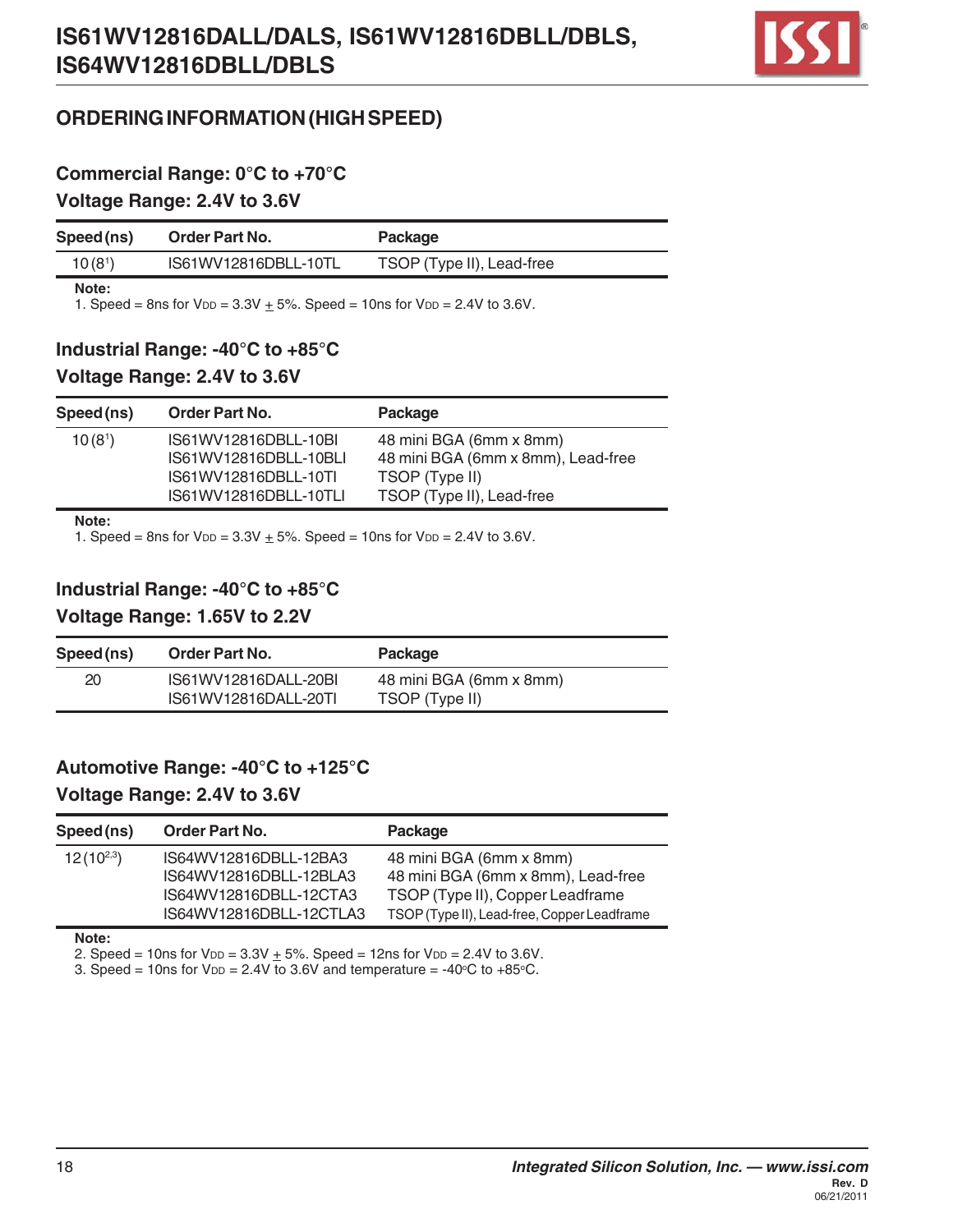

# **ORDERING INFORMATION (LOW POWER - IN EVALUATION)**

**Industrial Range: -40°C to +85°C Voltage Range: 2.4V to 3.6V**

| Speed (ns) | <b>Order Part No.</b>                           | Package |
|------------|-------------------------------------------------|---------|
| 35         | IS61WV12816DBLS-35TLI TSOP (Type II), Lead-free |         |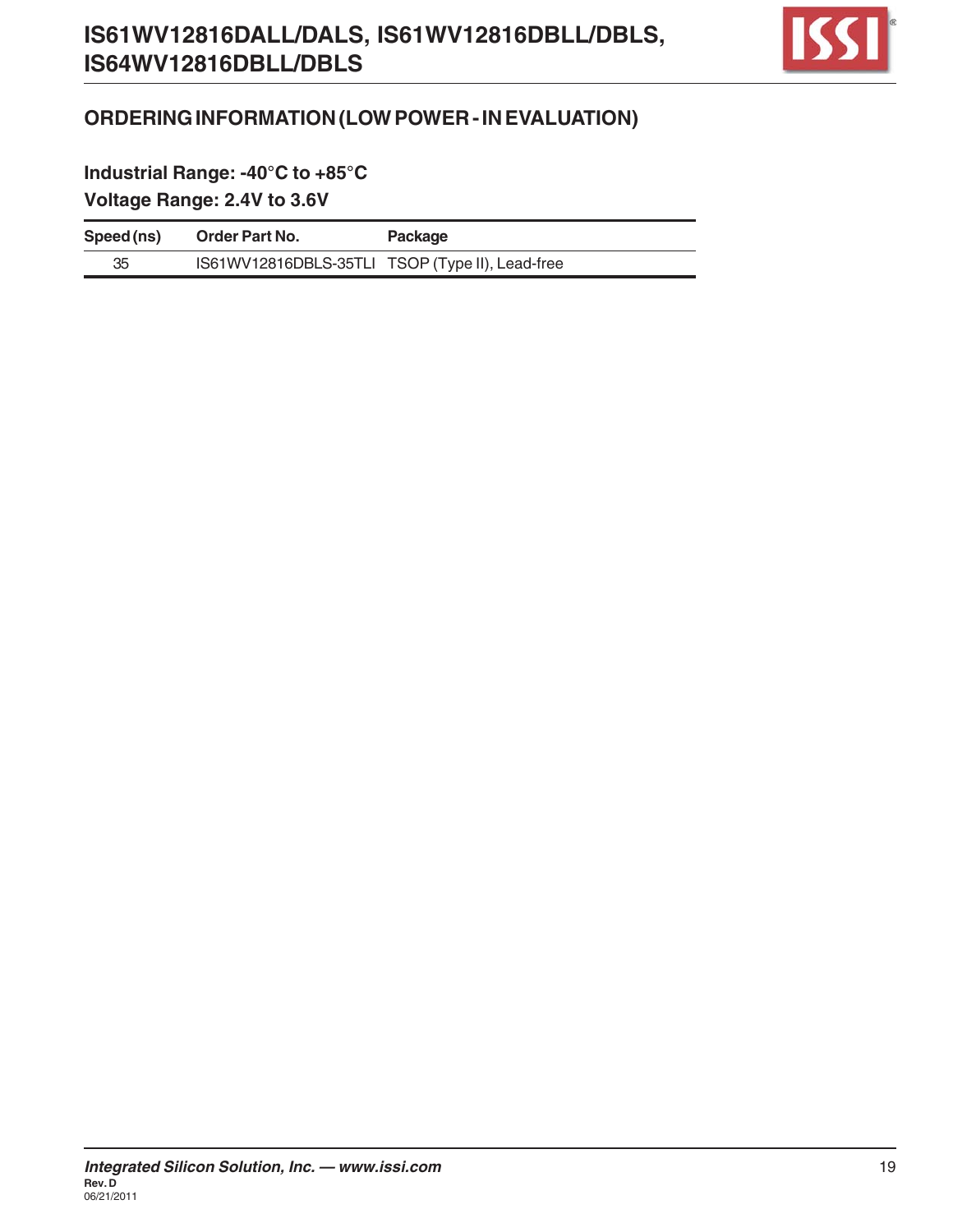